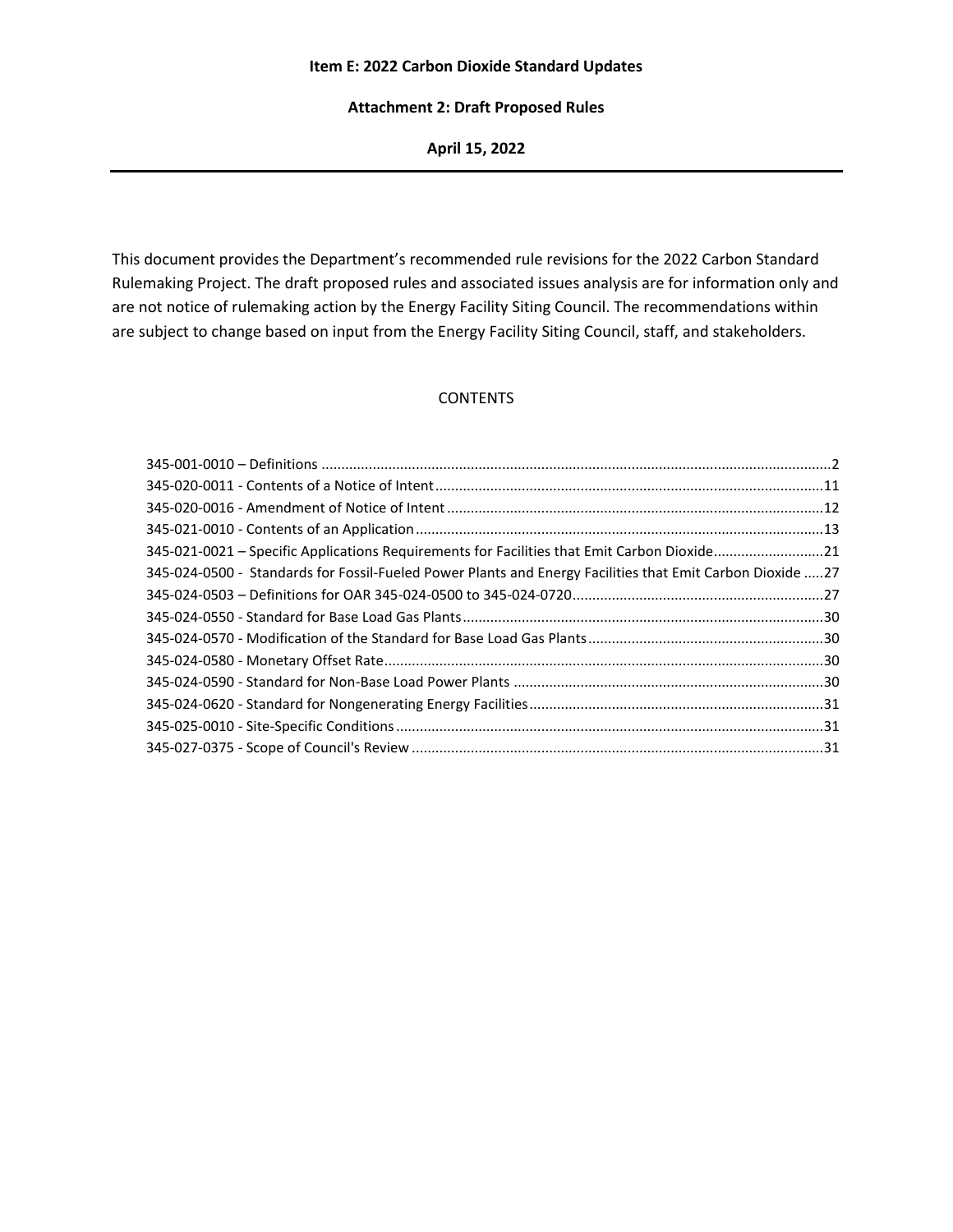# <span id="page-1-0"></span>**345-001-0010 -– Definitions**

**[EDITOR'S NOTE: All definitions related to existing carbon dioxide emissions standards are proposed to be moved to a new rule. See OAR 345-024-0503 below. Additional housekeeping changes to adopt statutory definitions by reference, and rephrase definitions in gender neutral terms, are proposed.]**

In this chapter, the following definitions apply unless the context requires otherwise or a term is specifically defined within a division or a rule, terms have the meaning provided in ORS 469.300 and the following definitions:

# (1) "Adjusted to ISO conditions" as defined in ORS 469.503(2)(e).

 $(21)$  "Analysis area" means the area or areas specifically described in the project order issued under OAR 345-015-0160(1), containing resources that the proposed facility may significantly affect. The analysis area is the area for which the applicant must describe the proposed facility's impacts in the application for a site certificate. A proposed facility might have different analysis areas for different types of resources. For the purpose of submitting an application for a site certificate in an expedited review granted under 345-015-0300 or 345-015-0310, the analysis areas are the study areas defined in this rule, subject to modification in the project order.

(32) "Applicant" as defined in ORS 469.300 or, if an application has not been submitted, a person who has submitted, or intends to submit, a notice of intent or a request for expedited review.

(4) "Associated transmission lines" as defined in ORS 469.300.

(5) "Average electric generating capacity" as defined in ORS 469.300.

(63) "Background radiation" means the direct radiation (gamma) and concentrations of potential radionuclide contaminants in construction materials and the environment in the vicinity of the plant not associated with the nuclear operation and retirement of the facility. Background must be determined as follows:

(a) For direct radiation, the results of any background measurements taken prior to operation of the facility must be provided and 6 to 10 measurements must be taken in areas in the vicinity of the site with materials and/or geological formations representative of the site that have not been affected by the operation and retirement of the facility. Background must be calculated at the average and at the 95% confidence level.

(b) Environmental samples must be taken for soil, sediment, water, and other materials present at the facility site that could have been affected by facility operations and retirement. Measurements for these samples must be calculated at the average and 95% confidence levels, based on 6 to 10 measurements. Background environmental samples must be taken at locations on site or in the immediate vicinity of the site which are unaffected by plant operations. Background must be calculated at the average and 95% confidence levels, based on 6 to 10 measurements at each location.

(c) For construction material such as concrete, asphalt, block, brick and other materials used to construct the buildings and systems at the site, representative samples of materials unaffected by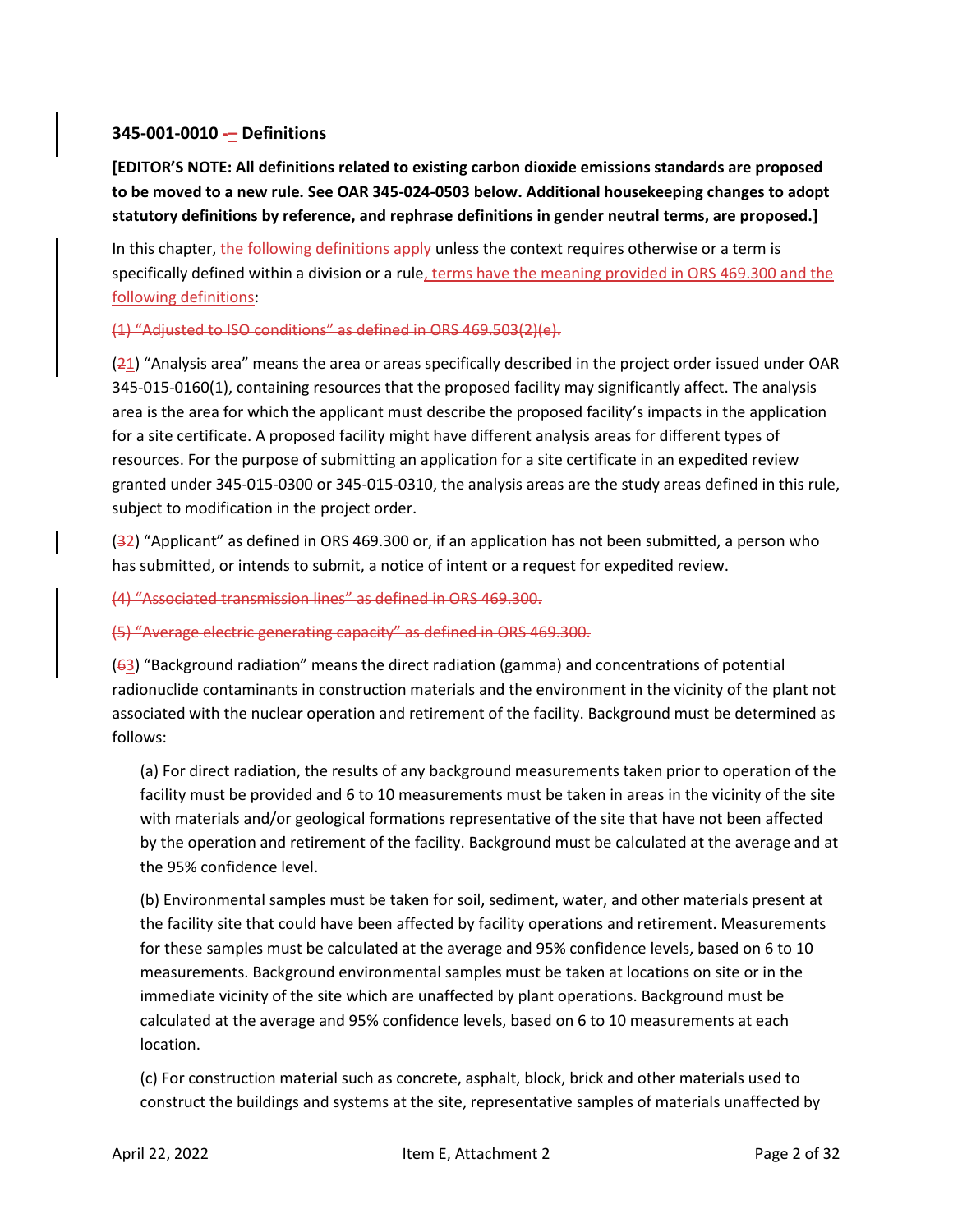site operations must be selected and surveyed. Six to ten samples of each material must be taken to determine the level of naturally occurring and artificially induced concentrations of naturally occurring radioactivity present. Measurements must include direct radiation (beta-gamma and alpha), wipes and qualitative and quantitative laboratory analyses. Concentrations of fission and activation products from historical fallout must be characterized as well.

(d) All measurements must be made using appropriate instruments, properly calibrated, and in sufficient number to determine compliance with requirements.

(7) "Base load gas plant" as defined in ORS 469.503(2)(e).

(8) "Carbon dioxide equivalent" as defined in ORS 469.503(2)(e).

(94) "Certificate holder" means the person to whom a site certificate has been granted by the Council pursuant to this chapter.

(405) "Chair" means the chair<del>man or chairwoman</del> of the Energy Facility Siting Council.

 $(116)$  "Committed firm energy and capacity resources" means generating facilities or power purchase contracts that are assured to be available to the energy supplier over a defined time period. Committed firm energy and capacity resources include existing generating facilities, existing power purchase contracts and planned generating facilities that sponsors have made firm commitments to develop.

(12) "Construction" as defined in ORS 469.300.

 $(137)$  "Corridor" means a continuous area of land not more than one-half mile in width and running the entire length of a proposed transmission line or pipeline. "Micrositing corridor" is defined below in this rule.

( $\frac{148}{8}$ ) "Council" means the Energy Facility Siting Council established under ORS 469.450.

(459) "Council Secretary" means the person designated by the Director of the Oregon Department of Energy to serve as secretary to the Council.

 $(4610)$  "Department" means the Oregon Department of Energy created under ORS 469.030.

 $(1711)$  "Direct cost" means the discounted sum of all monetary costs to the ultimate consumer over the lifetime of the facility or resource plan or resource strategy.

(1812) "Energy facility" includes:

(a) An energy facility as defined in ORS 469.300;

(b) A small generating plant for which an applicant must have a site certificate according to OAR 345-001-0210; and

(c) A facility for which a developer or governing body has elected to defer regulatory authority to the Council under ORS 469.320(8).

(1913) "Energy supplier" means:

(a) A retail electric utility, a federal power marketing agency, or a local gas distribution company, or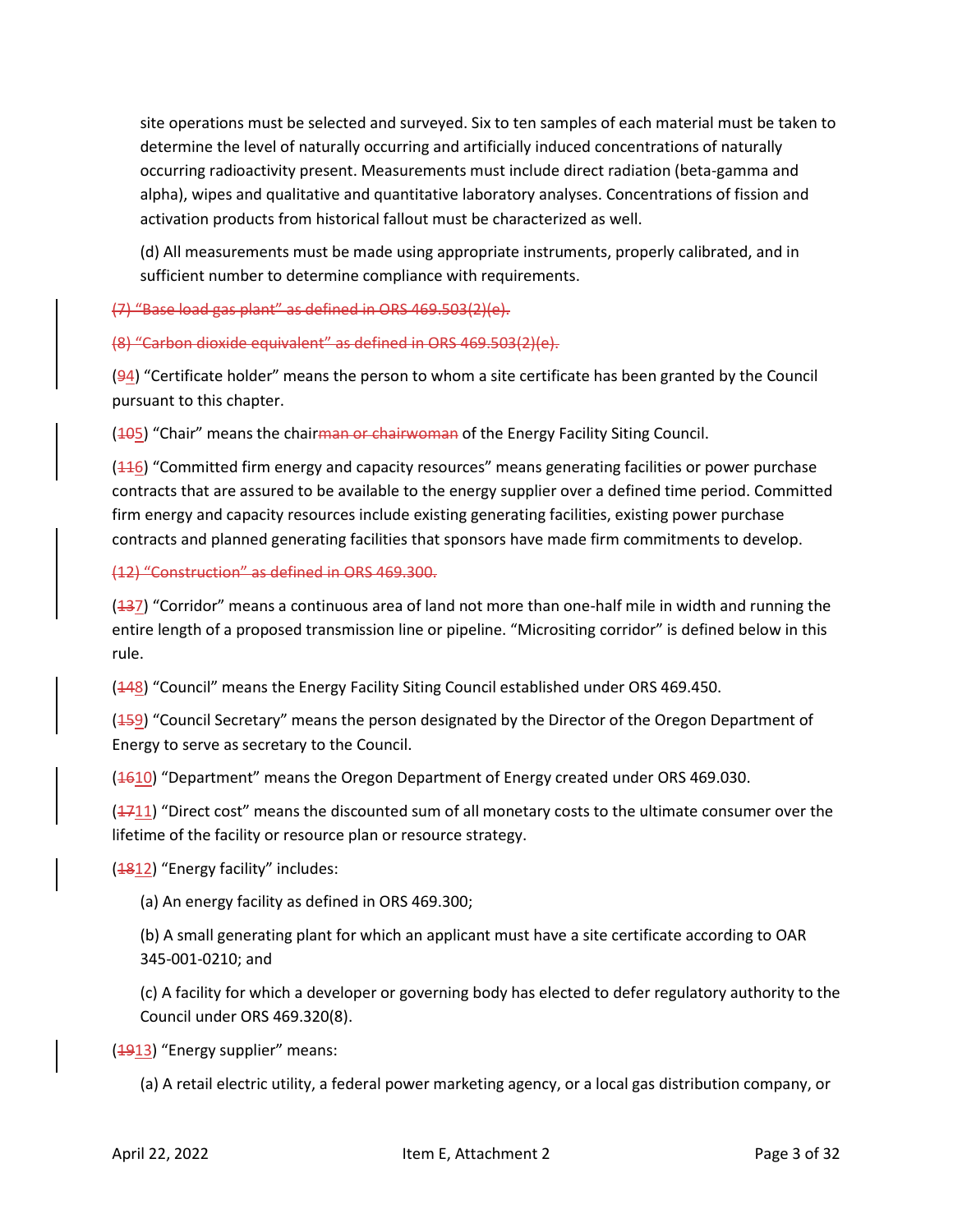(b) A person or public agency generating electric energy for its own consumption, lawfully purchasing electric energy directly from a generator for its own consumption, or transmitting or distributing natural or synthetic gas from an energy facility for its own consumption.

(2014) "Existing corridor," as used in ORS 469.300 and 469.442, means the right-of-way of an existing transmission line, not to exceed 100 feet on either side of the physical center line of the transmission line or 100 feet from the physical center line of the outside lines if the corridor contains more than one transmission line.

 $(2.115)$  "Facility" as defined in ORS 469.300 or a small generating plant for which an applicant must have a site certificate according to OAR 345-001-0210 together with any related or supporting facilities.

(2216) "Facility substantially similar to the proposed facility" means:

(a) A facility that uses the same fuel and substantially similar technology, that has substantially the same in-service date, and that has a direct cost not substantially greater than that of the proposed facility; or

(b) A facility that is demonstrated to provide as good a mix of reliability, compatibility with the power system, strategic flexibility, environmental impact and direct cost as the proposed facility taking into account reasonable trade-offs among such factors.

(2317) "Fossil fuel" means natural gas, petroleum, coal and any form of solid, liquid or gaseous fuel derived from such materials that is used to produce useful energy.

## (24) "Fossil-fueled power plant" as defined in ORS 469.503(2)(e).

(2518) "Fuel chargeable to power heat rate" means the net heat rate of electric power production during the first twelve months of commercial operation. A fuel chargeable to power heat rate is calculated with all factors adjusted to the average temperature, barometric pressure and relative humidity at the site during the times of the year when the facility is intended to operate using the formula,  $FCP = (FI - FD)/P$ , where:

(a) FCP = Fuel chargeable to power heat rate.

(b) FI = Annual fuel input to the facility applicable to the cogeneration process in British thermal units (higher heating value).

(c) FD = Annual fuel displaced in any industrial or commercial process, heating, or cooling application by supplying useful thermal energy from a cogeneration facility instead of from an alternate source, in British thermal units (higher heating value). (d) P = Annual net electric output of the cogeneration facility in kilowatt-hours.

(26) "Generating facility" as defined in ORS 469.503(2)(e).

(27) "Greenhouse gas" as defined in ORS 469.503(2)(e).

(28) "Gross carbon dioxide emissions" as defined in ORS 469.503(2)(e). The Council must measure the gross carbon dioxide emissions of a fossil-fueled power plant on a new and clean basis. For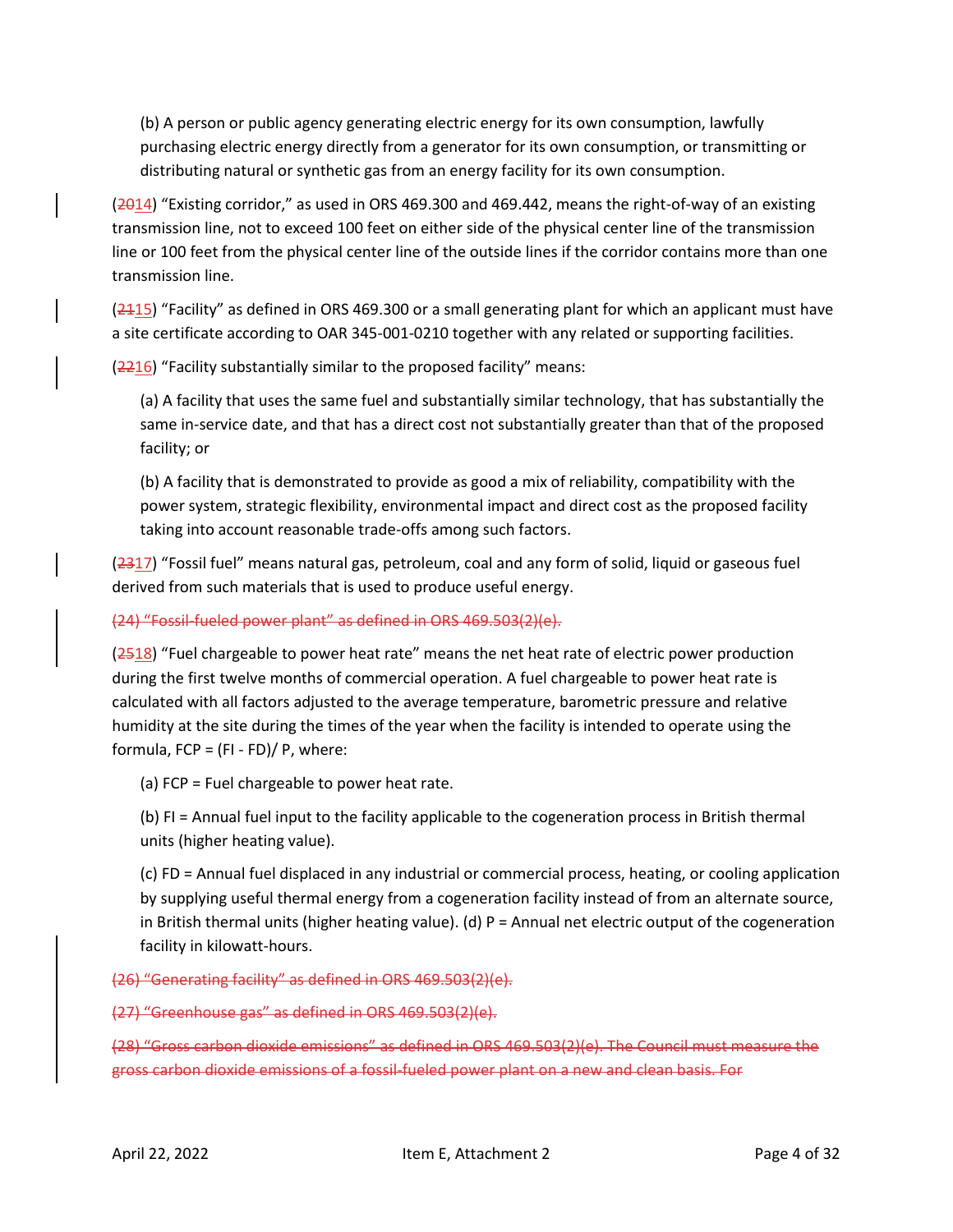nongenerating energy facilities that emit carbon dioxide, the Council must measure the gross carbon dioxide emissions as described in OAR 345-024-0620(1).

(2919) "High efficiency cogeneration facility" means an energy facility, except coal and nuclear power plants, that sequentially produces electrical and useful thermal energy from the same fuel source and under average annual operating conditions:

(a) Has a nominal electric generating capacity of less than 50 megawatts and the fuel chargeable to power heat rate value is not greater than 5550 Btu per kilowatt-hour (higher heating value); or

(b) Has a nominal electric generating capacity of 50 megawatts or more and the fuel chargeable to power heat rate value is not greater than 6000 Btu per kilowatt-hour (higher heating value).

(3020) "Land use approval" means a final quasi-judicial decision or determination made by a local government that:

(a) Applies existing comprehensive plan provisions or land use regulations to a proposed facility;

- (b) Amends a comprehensive plan map or zoning map to accommodate a proposed facility;
- (c) Amends comprehensive plan text or land use regulations to accommodate a proposed facility;
- (d) Applies the statewide planning goals to a proposed facility; or

(e) Takes an exception to the statewide planning goals adopted by the Land Conservation and Development Commission for a proposed facility.

## (31) "Local government" as defined in ORS 469.300.

(3221) "Micrositing corridor" means a continuous area of land within which construction of facility components may occur, subject to site certificate conditions.

(3322) "Mitigation" means taking one or more of the following actions listed in order of priority:

- (a) Avoiding the impact altogether by not taking a certain action or parts of an action;
- (b) Minimizing impacts by limiting the degree or magnitude of the action and its implementation;
- (c) Partially or completely rectifying the impact by repairing, rehabilitating or restoring the affected environment;

(d) Reducing or eliminating the impact over time by preservation and maintenance operations during the life of the action by monitoring and taking appropriate corrective measures;

(e) Partially or completely compensating for the impact by replacing or providing comparable substitute resources or environments; or

(f) Implementing other measures approved by the Council.

(3423) "Natural gas" means gas as defined in ORS 520.005.

(35) "Natural gas-fired facility" means an energy facility that is intended to be fueled by natural gas except for infrequent periods when the natural gas supply is interrupted, during which an alternate fuel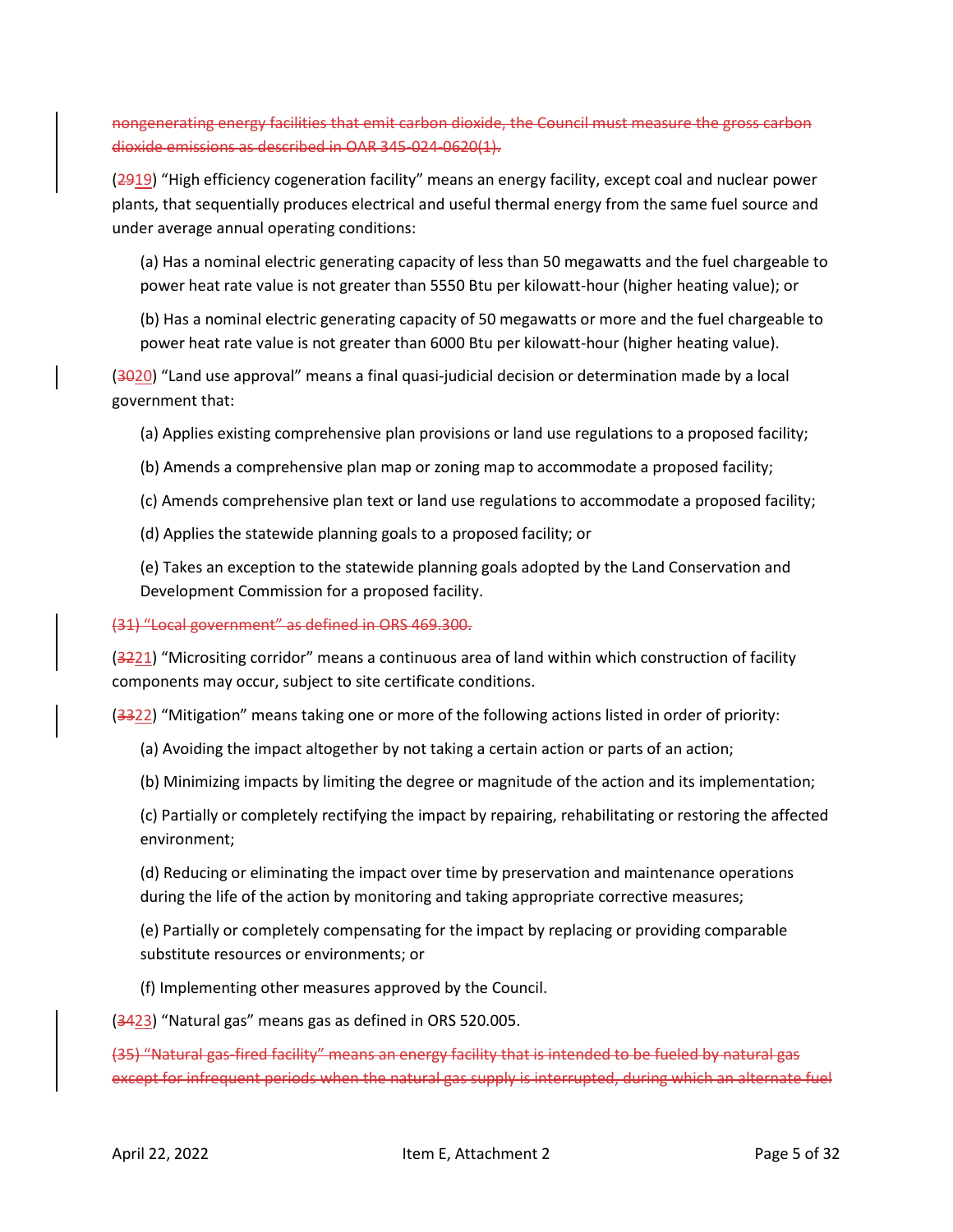may be used. Such alternate fuel use may not exceed 10 percent of expected fuel use in British thermal units, higher heating value on an annual basis.

(36) "Net carbon dioxide emissions" as defined in ORS 469.503(2)(e).

 $(3724)$  "Net electric power output" means the electric power produced or capacity made available for use. Calculation of net electric power output subtracts losses from on-site transformers and power used for any on-site electrical loads from gross capacity as measured or estimated at the generator terminals for each generating unit.

(38) "New and clean basis" means the average carbon dioxide emissions rate per hour and net electric power output of the energy facility, without degradation. The site certificate holder must determine the new and clean basis:

(a) By a 100-hour test at full power that the site certificate holder completes during the first 12 months of commercial operation of the energy facility, unless the Council specifies a different testing period for a non-base load power plant (or power augmentation) or a nongenerating energy facility. A 100-hour test performed for purposes of the certificate holder's commercial acceptance of the facility may suffice in lieu of testing after beginning commercial operation;

(b) With the results adjusted for the average annual site condition for temperature, barometric pressure and relative humidity and use of alternative fuels unless the Council specifies that the results for a non-base load power plant (or power augmentation) or a nongenerating energy facility be adjusted for the average temperature, barometric pressure and relative humidity at the site during the times of the year when the facility is intended to operate;

(c) Using a rate of 117 pounds of carbon dioxide per million Btu of natural gas fuel (higher heating value); and,

(d) Using a rate of 161 pounds of carbon dioxide per million Btu of distillate fuel (higher heating value), if such fuel use is proposed by the applicant.

(e) Notwithstanding subsection (a) and including subsections (b) through (d), for a facility that employs major power generating equipment that has previously been used, the new and clean basis means the average carbon dioxide emissions rate and net electric power output for the first use of the equipment at the site, as determined by historical data from the previous usage or by testing on site.

(39) "Nominal electric generating capacity" as defined in ORS 469.300.

(40) "Non-base load power plant" means a fossil-fueled generating facility that is limited by the site certificate to an average number of hours of operation per year of not more than 6,600 hours. For a non-base load power plant designed to operate at variable loads, the facility's annual hours of operation are determined by dividing the actual annual electric output of the facility in megawatt-hours by the facility's nominal electric generating capacity in megawatts. The Council will assume a 30-year life for the plants for purposes of determining gross carbon dioxide emissions, unless the applicant requests and the Council approves a shorter operational life in the site certificate. If the Council approves a shorter operational life, the certificate holder must operate the facility for no longer than the approved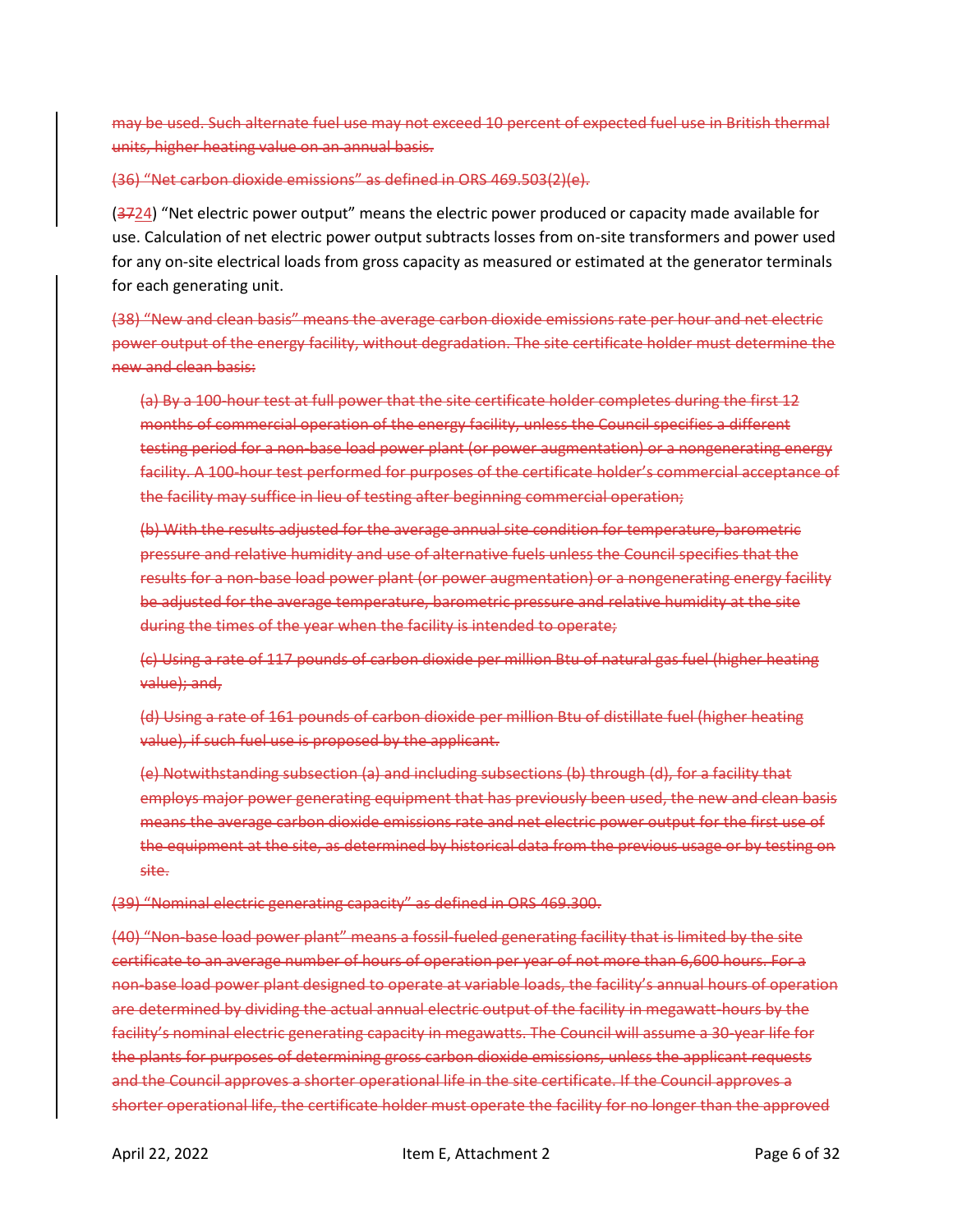operational life or, before the expiration of the approved operational life, must request an amendment of the site certificate to extend the operational life.

(41) "Nongenerating facility" as defined in ORS 469.503(2)(e).

(42) "Offset" as defined in ORS 469.503(2)(e).

(43) "Offset funds" means the amount of funds determined by the Council to satisfy the applicable carbon dioxide emissions standard pursuant to OAR 345-024-0560(3), 345-024-0600(3) or 345-024- 0630(2) and (4).

(4425) "Owner" means owner or lessee under a capital lease.

(4526) "Permit" means any permit, license, certificate or other approval required by federal law, state statute, state administrative rule or local government ordinance.

(46) "Person" as defined in ORS 469.300.

(47) "Power augmentation" means technologies that increase the capacity and the heat rate of the plant above the capacity and heat rate of the base load gas plant. These include, but are not limited to, duct burning and some forms of steam augmentation.

(48) "Project order" as defined in ORS 469.300.

(49) "Qualified organization" means an organization that:

(a) Is exempt from federal taxation under section 501(c)(3) of the Internal Revenue Code as amended and in effect on September 18, 2015;

(b) Either is incorporated in the State of Oregon or is a foreign corporation authorized to do business in the State of Oregon;

(c) Has in effect articles of incorporation that:

(A) Require that offset funds received under OAR 345-024-0710(3) are used for offsets;

(B) Require that decisions on the use of the offset funds are made by a decision-making body composed of seven voting members of which three are appointed by the Council, three are Oregon residents appointed by the Bullitt Foundation or an alternative environmental nonprofit organization named by the body, and one is appointed by the applicants for site certificates that are subject to OAR 345-024-0550, 345-024-590, and 345-024-0620 and the holders of such site certificates; and

(C) Require nonvoting membership on the decision-making body for holders of site certificates that have provided funds not yet disbursed under OAR 345-024-0710(3);

(d) Has made available on an annual basis, beginning after the first year of operation, a signed opinion of an independent certified public accountant stating that the qualified organization's use of funds pursuant to ORS 469.503 conforms with generally accepted accounting procedures except that the qualified organization will have one year to conform with generally accepted accounting principles in the event of a nonconforming audit;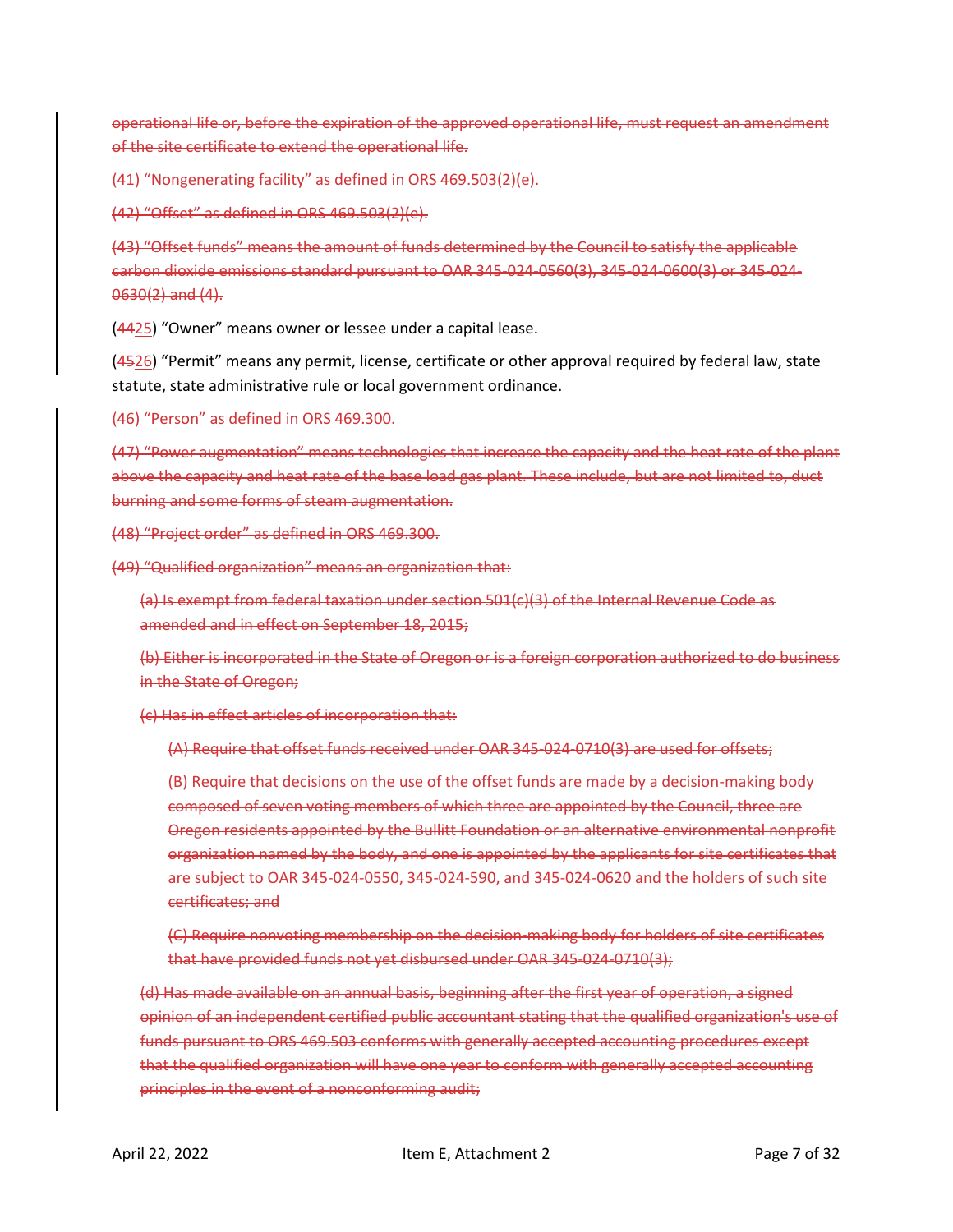(e) Has to the extent applicable, except for good cause, entered into contracts obligating at least 60 percent of the offset funds to implement offsets within two years after the commencement of construction of the facility; and

(f) Has to the extent applicable, except for good cause, complied with OAR 345-024-0710(3).

(5027) "Related or supporting facilities" as defined in ORS 469.300. The Council interprets the terms "proposed to be constructed in connection with" to mean that a structure is a related or supporting facility if it would not be built but for construction or operation of the energy facility. "Related or supporting facilities" does not include any structure existing prior to construction of the energy facility, unless such structure must be substantially modified solely to serve the energy facility.

(5428) "Reviewing agency" means any of the following officers, agencies or tribes:

(a) The Department of Environmental Quality;

(b) The Water Resources Commission and the Water Resources Director through the Water Resources Department;

- (c) The Fish and Wildlife Commission through the Oregon Department of Fish and Wildlife;
- (d) The State Geologist;
- (e) The Department of Forestry;
- (f) The Public Utility Commission of Oregon;
- (g) The Oregon Department of Agriculture;
- (h) The Department of Land Conservation and Development;
- (i) The Oregon Department of Aviation;
- (j) The Pacific Northwest Electric Power and Conservation Planning Council;
- (k) The Office of State Fire Marshal;
- (l) The Department of State Lands;
- (m) The State Historic Preservation Office;
- (n) Any other agency identified by the Department;

(o) Any tribe identified by the Legislative Commission on Indian Services as affected by the proposed facility;

(p) The governing body of any incorporated city or county in Oregon within the study area as defined in OAR 345-001-0010 for impacts to public services;

(q) Any special advisory group designated by the Council under ORS 469.480; and

(r) The federal land management agency with jurisdiction if any part of the proposed site is on federal land.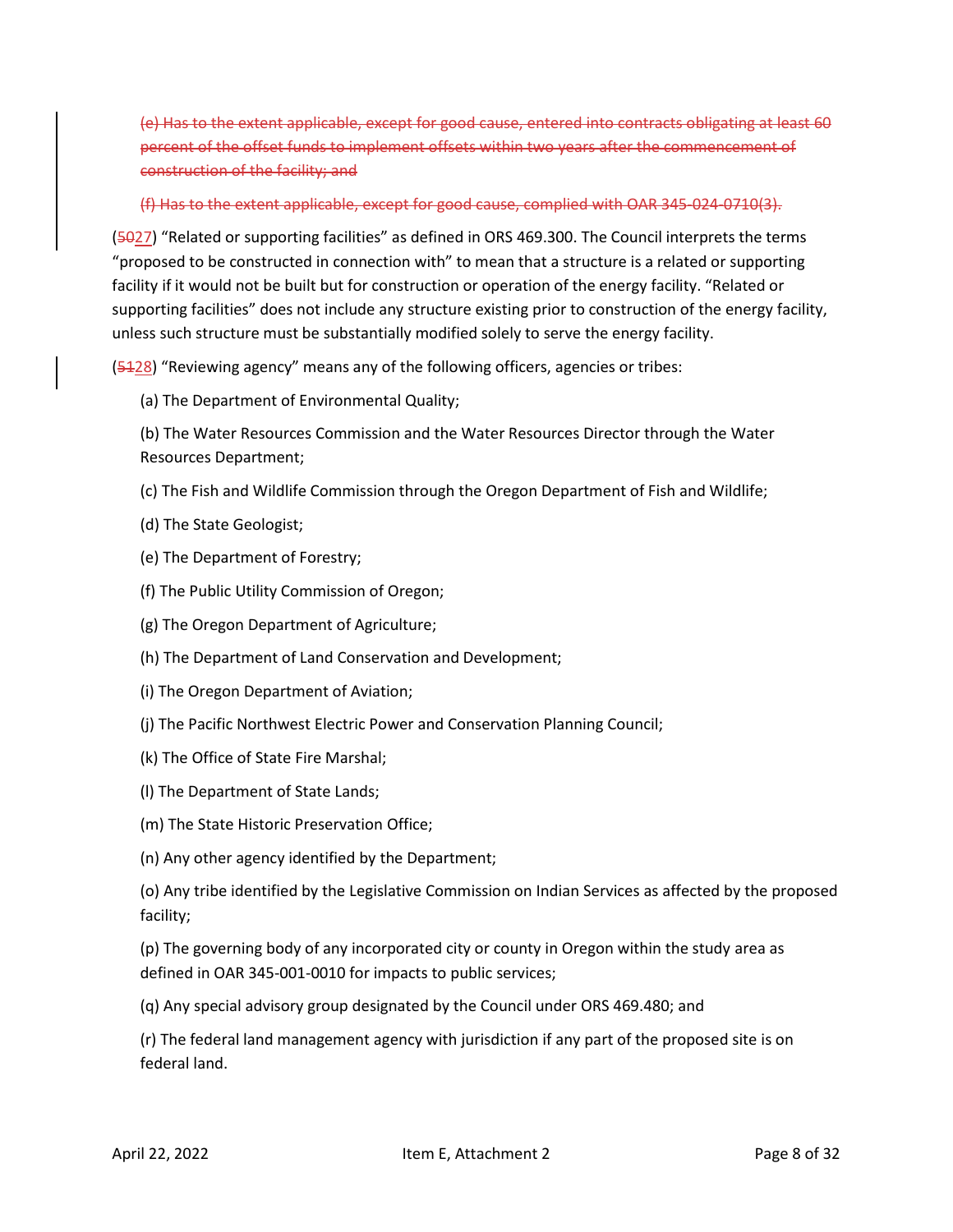(5229) "Significant" means having an important consequence, either alone or in combination with other factors, based upon the magnitude and likelihood of the impact on the affected human population or natural resources, or on the importance of the natural resource affected, considering the context of the action or impact, its intensity and the degree to which possible impacts are caused by the proposed action. Nothing in this definition is intended to require a statistical analysis of the magnitude or likelihood of a particular impact.

(5330) "Site" as defined in ORS 469.300. "Energy facility site" means all land upon which an energy facility is located or proposed to be located. "Related or supporting facilities site" means all land upon which related or supporting facilities for an energy facility are located or proposed to be located.

(5431) "Site boundary" means the perimeter of the site of a proposed energy facility, its related or supporting facilities, all temporary laydown and staging areas and all corridors and micrositing corridors proposed by the applicant.

(55) "Site certificate" as defined in ORS 469.300.

(5632) "Solar photovoltaic power generation facility" includes, but is not limited to, an assembly of equipment that converts sunlight into electricity and then stores or transfers that electricity. This includes photovoltaic modules, mounting and tracking equipment, posts, electrical cabling, inverters, transformers, collection systems, fencing, and other components.

(a) For the purposes of applying the acreage standards of ORS 469.300(11)(a)(D), the land used by a solar photovoltaic power generation facility includes the land occupied by its related or supporting facilities. Related or supporting facilities are not otherwise considered to be components of the solar photovoltaic power generation facility;

(b) A proposed solar photovoltaic power generation project may be determined to be an expansion of any existing or proposed solar photovoltaic power generation facility that is:

(A) Within one mile of the proposed project; and

(B) Determined to be under common ownership with the proposed project. Projects connected to the same parent company or individuals will be considered to be in common ownership, regardless of the operating business structure;

(c) As used in this rule and OAR 345-001-0250, a "proposed solar photovoltaic power generation project" means:

(A) The proposed development of a separate and independent solar photovoltaic power generation facility; or

(B) The proposed expansion or modification of a proposed or existing solar photovoltaic power generation facility.

(5733) "Special nuclear material" means plutonium, uranium-233 or uranium enriched in the isotope 233 or in the isotope 235.

(5834) "Strategic flexibility" means the value of a resource as part of a strategy to manage variance in costs or risks caused by future uncertainty.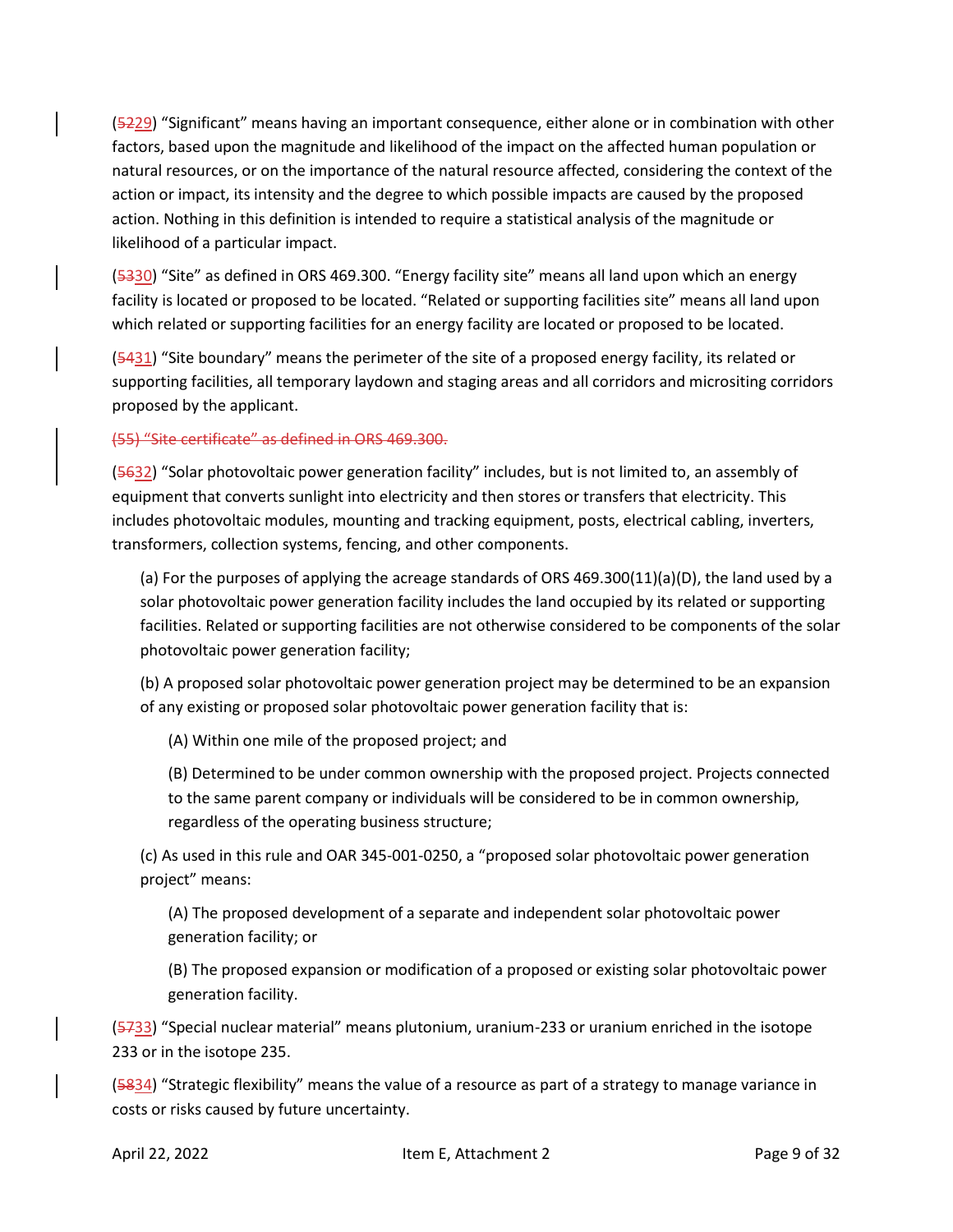$(5935)$  "Study area" means an area defined in this rule. Except as specified in subsections (f) and (g), the study area is an area that includes all the area within the site boundary and the area within the following distances from the site boundary:

(a) For impacts to threatened and endangered plant and animal species, 5 miles.

- (b) For impacts to scenic resources and to public services, 10 miles.
- (c) For land use impacts and impacts to fish and wildlife habitat, one-half mile.
- (d) For impacts to recreational opportunities, 5 miles.
- (e) For impacts to protected areas described in OAR 345-022-0040, 20 miles.

(f) The distance stated in subsection (a) above does not apply to surface facilities related to an underground gas storage reservoir.

(g) The distances stated in subsections (a) and (d) above do not apply to pipelines or transmission lines.

(6036) "Substantial loss of steam host" means the thermal energy user associated with a high efficiency cogeneration facility has made such long-term changes in its manner and magnitude of operation as to result in the loss of one or more work shifts for at least a year, accompanied by at least a 30 percent resultant reduction in the use of thermal energy.

(6137) "Substantial loss of fuel use efficiency" means an increase in the fuel chargeable to power heat rate at a high efficiency cogeneration facility to greater than 7000 Btu per kilowatt-hour (higher heating value), or reduction of the fraction of energy output going to the thermal energy user associated with the facility to less than 20 percent, as a result of a substantial loss of steam host. Substantial loss of fuel use efficiency does not include efficiency losses due to equipment wear or condition.

(6238) "Surface facilities related to an underground gas storage reservoir" means structures or equipment adjacent to and associated with an underground gas storage reservoir that are proposed to be built in connection with an underground gas storage reservoir and include, but are not limited to:

(a) Facilities such as stripping plants, main line dehydration stations, offices, warehouses, equipment shops, odorant storage and injection equipment and compressors;

- (b) Pipelines, such as gathering lines and liquid collection lines; and
- (c) Roads and road maintenance equipment housing at the reservoir site.

(63) "Thermal power plant" as defined in ORS 469.300.

(6439) "Total energy output" means the sum of useful thermal energy output and useful electrical energy output.

(65) "Underground gas storage reservoir" as defined in ORS 469.300.

(6640) "Useful thermal energy" means the verifiable thermal energy used in any industrial or commercial process, heating or cooling application;

(67) "Utility" as defined in ORS 469.300.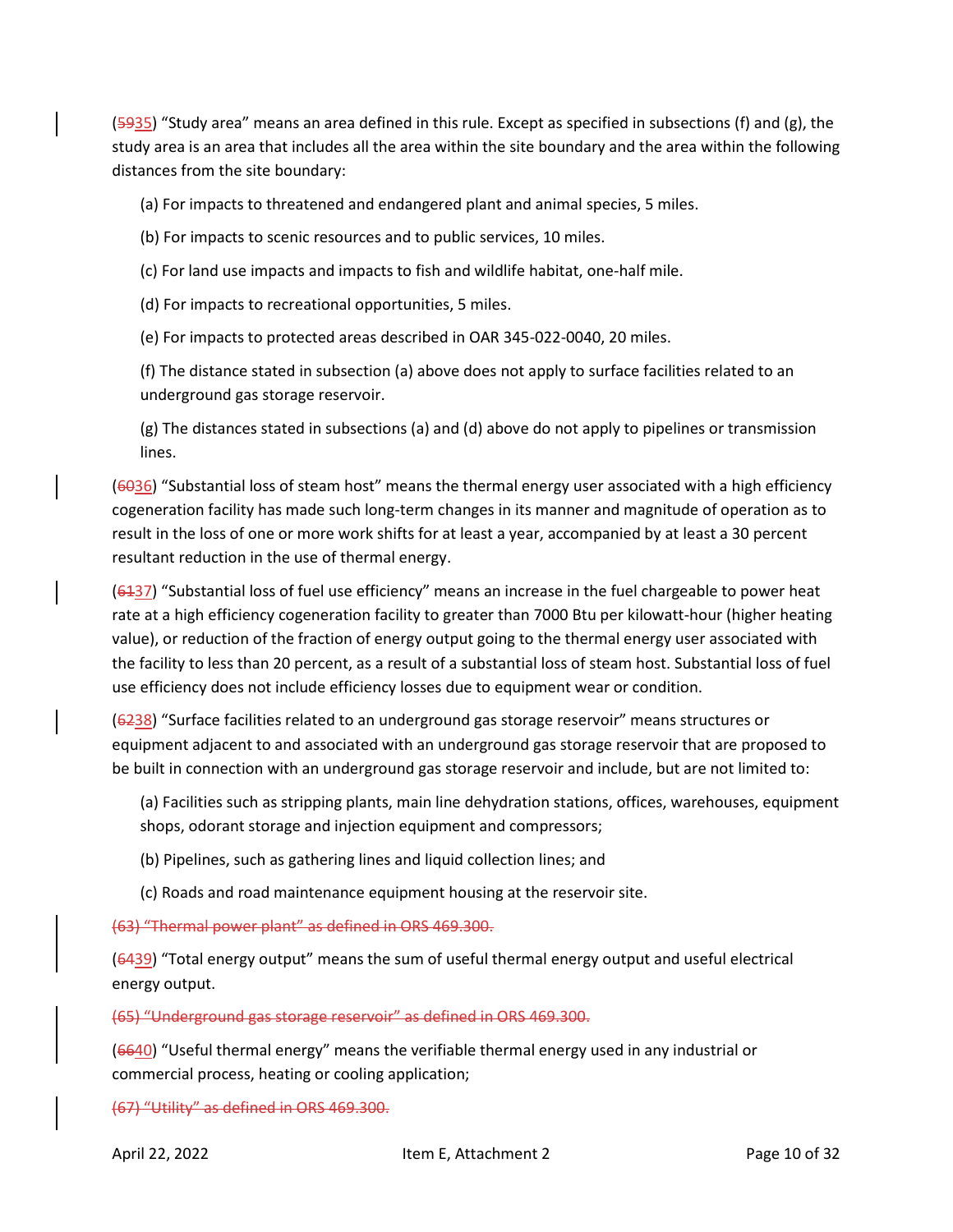(6841) "Vice-chair" means the vice-chairman or vice-chairwoman of the Energy Facility Siting Council.

(69) "Waste disposal facility" as defined in ORS 469.300.

Statutory/Other Authority: ORS 469.470 & 469.503 Statutes/Other Implemented: ORS 469.300-570, 469.590-619 & 469.992

# <span id="page-10-0"></span>**345-020-0011 - Contents of a Notice of Intent**

(1) The applicant must, to the extent reasonably practicable, include in the notice of intent (NOI) the information described in the following subsections. If the applicant proposes alternative sites, the applicant must describe each alternative separately. The applicant must designate the information with the appropriate exhibit label identified in the following subsections:

\* \* \* \* \*

- (b) **Exhibit B.** Information about the proposed facility, including:
	- (A) A description of the proposed energy facility, including as applicable:

(i) For electric power generating plants, The the nominal electric generating capacity and the average electrical generating capacity, as defined in ORS 469.300;

(ii) Major components, structures and systems, including a description of the size, type and configuration of equipment used to generate, store, or transmit, or transport electricity, and useful thermal energy, or fuels;

(iii) Methods for waste management and waste disposal, including, to the extent known, the amount of wastewater the applicant anticipates, the applicant's plans for disposal of wastewater and storm water, and the location of disposal;

(iv) For thermal power plants, combustion turbine power plants, or other facilities designed to generate electricity from any gas, liquid, or solid fuels:

(I) A discussion of the source, quantity and availability of all fuels proposed to be used in the facility to generate electricity or useful thermal energy;

(II) If the facility will generate electric power from natural gas, petroleum, coal or any form of solid, liquid or gaseous fuel derived from such material, a discussion of methods the facility will use to ensure that the facility does not emit greenhouse gasses into the atmosphere, and a description of any equipment the facility will used to capture, sequester, or store greenhouse gases;

(II) A discussion of the **Mmethods for the disposal of waste heat generated by the** facility;

(v) For transmission lines, approximate transmission line voltage, load carrying capacity and type of current;

(vi) For pipelines, approximate operating pressure and delivery capacity in thousand cubic feet per day;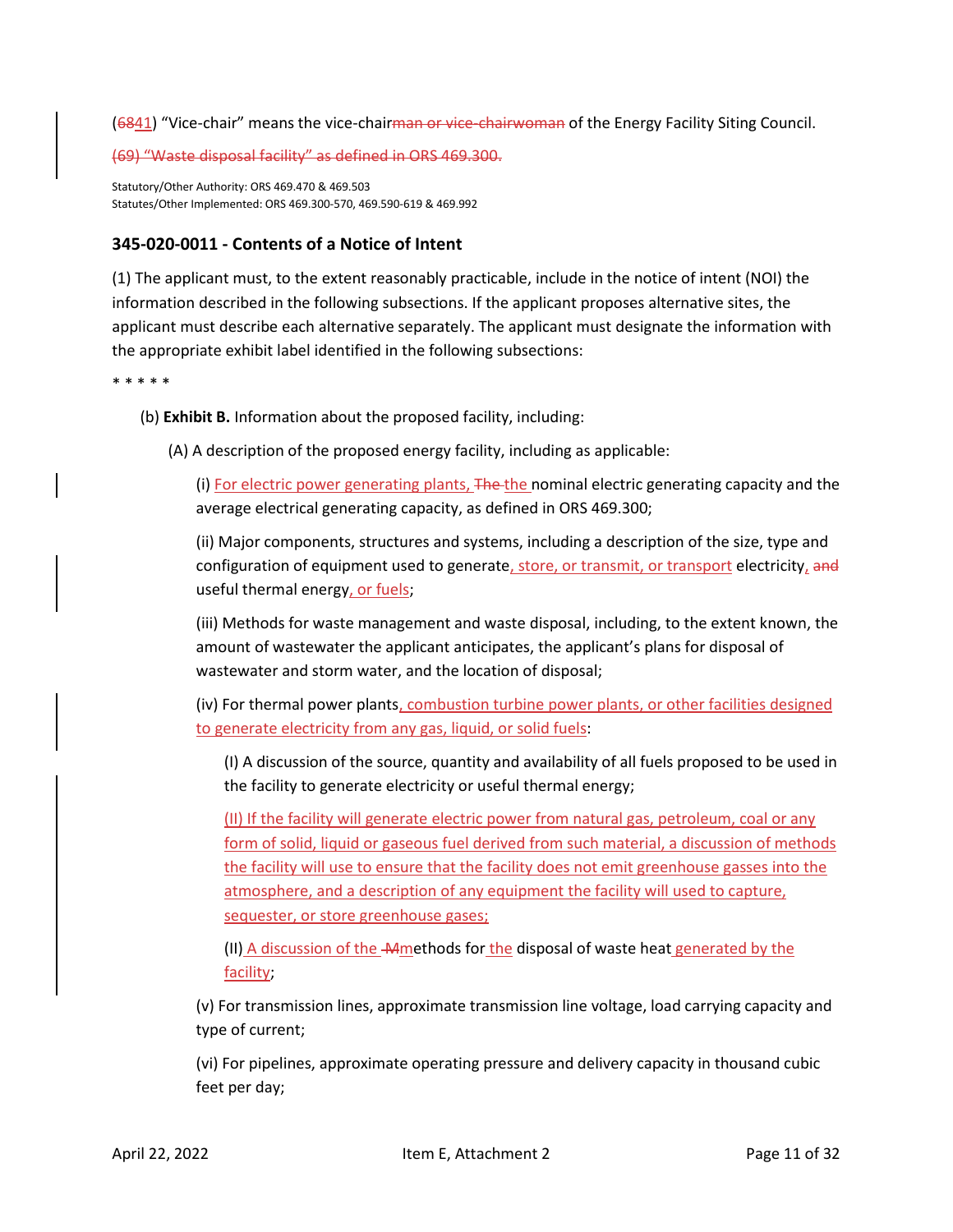(vii) For surface facilities related to underground gas storage, estimated daily injection and withdrawal rates, horsepower compression required to operate at design injection or withdrawal rates, operating pressure range and fuel type of compressors;

(viii) For facilities to store liquefied natural gas, the approximate volume, maximum pressure, liquefication and gasification capacity in thousand cubic feet per hour;

(B) A description of major components, structures and systems of each related or supporting facility; and

(C) The approximate dimensions of major facility structures and visible features.

\* \* \* \* \*

(m) **Exhibit M.** If the proposed facility would emit carbon dioxide, an estimate of the gross rate of carbon dioxide emissions that are reasonably likely to result from the operation of the facility, a table listing all the factors that form the basis for calculating the estimate, and a statement of the means by which the applicant intends to comply with the applicable carbon dioxide emissions standard under OAR 345-024-560500, 345-024-600, or 345-024-630.

\* \* \* \* \*

Statutory/Other Authority: ORS 469.470 Statutes/Other Implemented: ORS 469.330

# <span id="page-11-0"></span>**345-020-0016 - Amendment of Notice of Intent**

(1) The applicant may amend the notice of intent (NOI). The applicant must submit, to the Department, two printed copies of the amended NOI, and an electronic version of the amended NOI in a non-copyprotected format acceptable to the Department. The applicant must prepare and submit additional copies of the amended NOI as required by OAR 345-020-0040.

(2) The Department must inform the public, in the manner described in OAR 345-015-0110, of any amendment that:

(a) Significantly changes the proposed site boundary or location of the proposed energy facility or related or supporting facility;

(b) Significantly Changes increases:

 $(A)$  tThe estimated quantity of fuel that will be used or produced by the proposed facility, or changes the proposed fuel type or source $_{72}$ 

 $(B)$  significantly increases tThe generating capacity of the proposed energy facility $\overline{\mathbf{z}}_i$ 

(C) increases tThe voltage of a proposed transmission line<sub>7</sub>;  $er$ 

(D) significantly increases tThe capacity or operating pressure of a proposed pipeline; or

(E) The estimated gross carbon dioxide emissions that are reasonably likely to result from the operation of the facility, or the proposed means compliance with any applicable carbon dioxide emissions standard.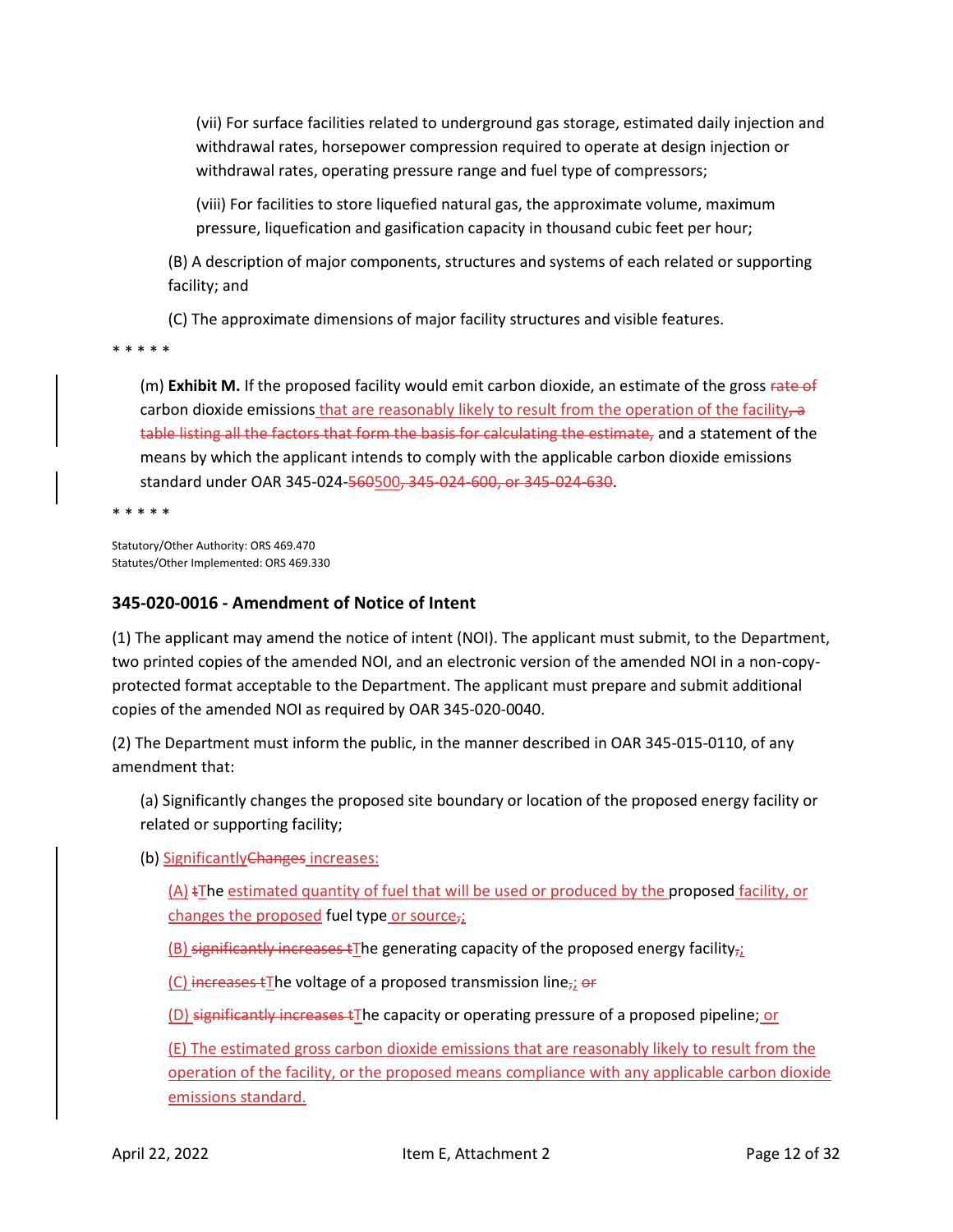- (c) Increases water consumption or disposal by more than 5 percent; or
- (d) Changes the source of water; or

(e) Significantly changes the means of compliance with the carbon dioxide standard, if applicable.

(3) Submission of an amended NOI does not extend the expiration date of the NOI. The applicant, however, may petition the Council to extend the duration of the NOI as provided in OAR 345-020-0060.

Statutory/Other Authority: ORS 469.470 Statutes/Other Implemented: ORS 469.330

# <span id="page-12-0"></span>**345-021-0010 - Contents of an Application**

(1) The project order described in OAR 345-015-0160(1) identifies the provisions of this rule applicable to the application for the proposed facility, including any appropriate modifications to applicable provisions of this rule. The applicant must include in its application for a site certificate information that addresses each provision of this rule identified in the project order. The applicant must designate the information with the appropriate exhibit label identified in the following subsections. If the same information is required in each of several exhibits the applicant may provide the required information in one exhibit and include appropriate references in the others. For the purpose of submitting an application for a site certificate in an expedited review granted under OAR 345-015-0300 or 345-015- 0310, the applicant must include information that addresses all provisions of this rule. In such expedited reviews, analysis areas addressed in this rule are the study areas defined in OAR 345-001-0010, subject to later modification in the project order.

\* \* \* \* \*

(b) **Exhibit B.** Information about the proposed facility, construction schedule and temporary disturbances of the site, including:

(A) A description of the proposed energy facility, including as applicable:

(i) For electric power generating plants, Tthe nominal electric generating capacity and the average electrical generating capacity, as defined in ORS 469.300;

(ii) Major components, structures and systems, including a description of the size, type and configuration of equipment used to generate, store, transmit, or transport electricity, and useful thermal energy, or fuels;

(iii) A site plan and general arrangement of buildings, equipment and structures;

(iv) Fuel and chemical storage facilities, including structures and systems for spill containment;

(v) Equipment and systems for fire prevention and control;

(vi) For thermal power plants, combustion turbine power plants, or other facilities designed to generate electricity from gas, liquid, or solid fuels::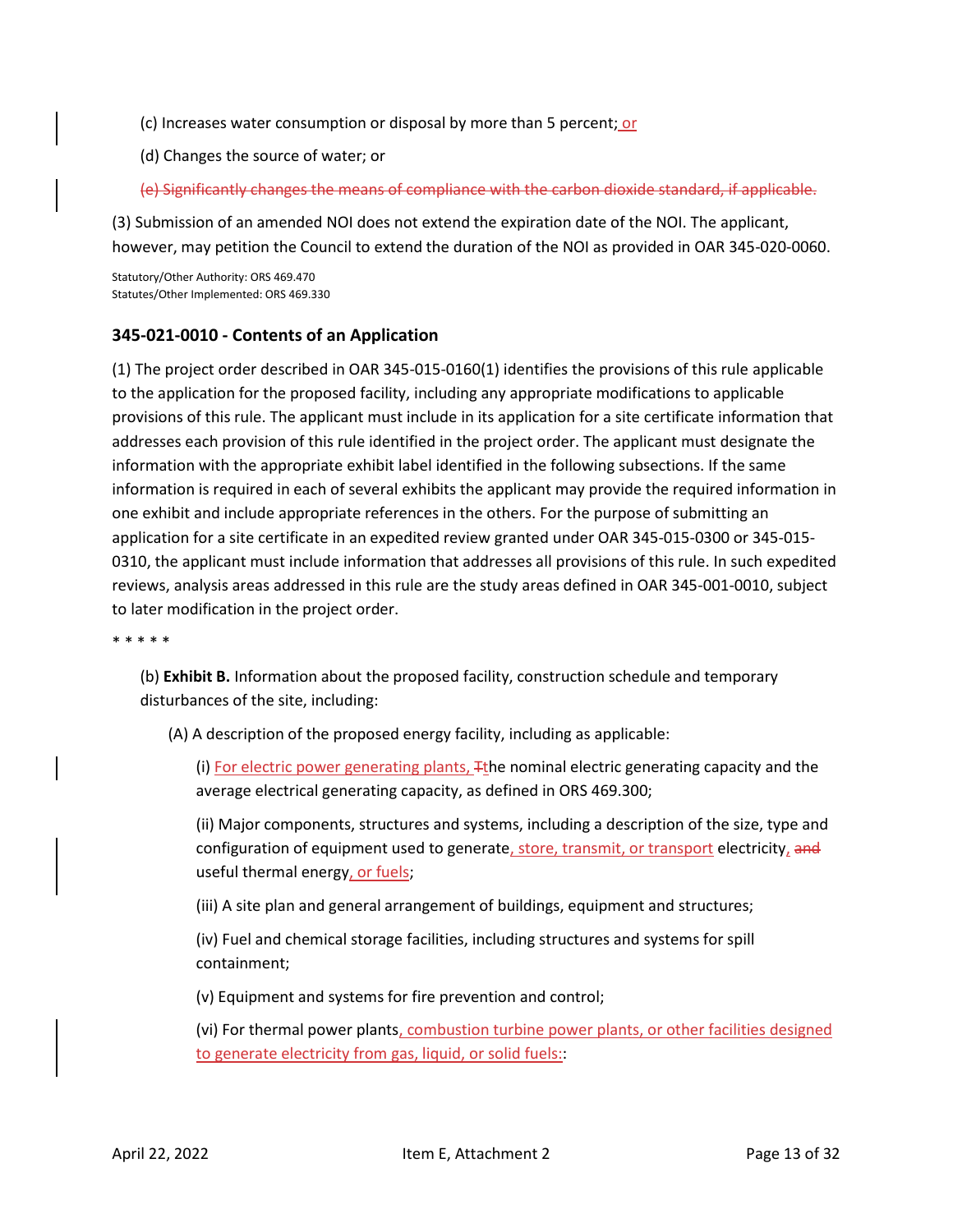(I) A discussion of the source, quantity and availability of all fuels proposed to be used in the facility to generate electricity or useful thermal energy;

(II) If the facility will generate electric power from natural gas, petroleum, coal or any form of solid, liquid or gaseous fuel derived from such material, a discussion of methods the facility will use to ensure that the facility does not emit greenhouse gasses into the atmosphere, and a description of any equipment the facility will used to capture, sequester, or store greenhouse gases;

(III) A description of Process flowenergy flows within the facility, including power cycle and steam cycle diagrams, as appropriate to describe the energy flows within the system;

 $(HHIV)$  A description of Eequipment and systems for disposal of waste heat;

 $(V)$  The fuel chargeable to power heat rate of the energy facility;

(vii) For surface facilities related to underground gas storage, estimated daily injection and withdrawal rates, horsepower compression required to operate at design injection or withdrawal rates, operating pressure range and fuel type of compressors;

(viii) For facilities to store liquefied natural gas, the volume, maximum pressure, liquefication and gasification capacity in thousand cubic feet per hour;

(B) A description of major components, structures and systems of each related or supporting facility;

(C) The approximate dimensions of major facility structures and visible features;

(D) If the proposed energy facility is a pipeline or a transmission line or has, as a related or supporting facility, a transmission line or pipeline that, by itself, is an energy facility under the definition in ORS 469.300, a corridor selection assessment explaining how the applicant selected the corridors for analysis in the application. In the assessment, the applicant must evaluate the corridor adjustments the Department has described in the project order, if any. The applicant may select any corridor for analysis in the application and may select more than one corridor. However, if the applicant selects a new corridor, then the applicant must explain why the applicant did not present the new corridor for comment at an informational meeting under OAR 345-015-0130. In the assessment, the applicant must discuss the reasons for selecting the corridors, based upon evaluation of the following factors:

(i) Least disturbance to streams, rivers and wetlands during construction;

(ii) Least percentage of the total length of the pipeline or transmission line that would be located within areas of Habitat Category 1, as described by the Oregon Department of Fish and Wildlife;

(iii) Greatest percentage of the total length of the pipeline or transmission line that would be located within or adjacent to public roads and existing pipeline or transmission line rights-of-way;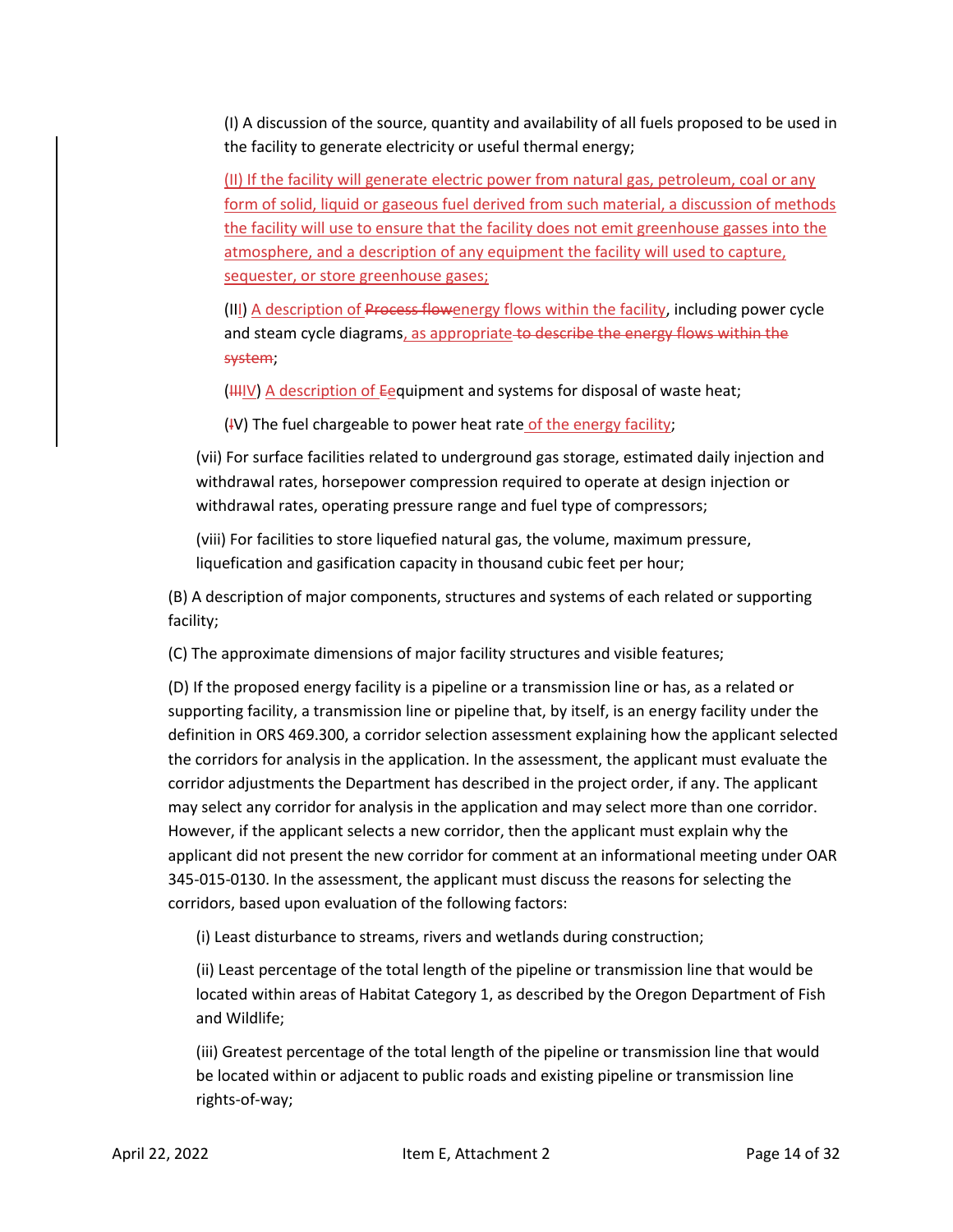(iv) Least percentage of the total length of the pipeline or transmission line that would be located within lands that require zone changes, variances or exceptions;

(v) Least percentage of the total length of the pipeline or transmission line that would be located in a protected area as described in OAR 345-022-0040;

(vi) Least disturbance to areas where historical, cultural or archaeological resources are likely to exist;

(vii) Greatest percentage of the total length of the pipeline or transmission line that would be located to avoid seismic, geological and soils hazards;

(viii) Least percentage of the total length of the pipeline or transmission line that would be located within lands zoned for exclusive farm use;

(E) If the proposed energy facility is a pipeline or transmission line or has, as a related or supporting facility, a transmission line or pipeline of any size:

(i) The length of the pipeline or transmission line;

(ii) The proposed right-of-way width of the pipeline or transmission line, including to what extent new right-of-way will be required or existing right-of-way will be widened;

(iii) If the proposed transmission line or pipeline corridor follows or includes public right-ofway, a description of where the transmission line or pipeline would be located within the public right-of-way, to the extent known. If the applicant proposes to locate all or part of a transmission line or pipeline adjacent to but not within the public right-of-way, describe the reasons for locating the transmission line or pipeline outside the public right-of-way. The applicant must include a set of clear and objective criteria and a description of the type of evidence that would support locating the transmission line or pipeline outside the public right-of-way, based on those criteria;

(iv) For pipelines, the operating pressure and delivery capacity in thousand cubic feet per day and the diameter and location, above or below ground, of each pipeline;

(v) For transmission lines, the rated voltage, load carrying capacity, and type of current and a description of transmission line structures and their dimensions; and

(F) A construction schedule including the date by which the applicant proposes to begin construction and the date by which the applicant proposes to complete construction. Construction is defined in OAR 345-001-0010. The applicant must describe in this exhibit all work on the site that the applicant intends to begin before the Council issues a site certificate. The applicant must include an estimate of the cost of that work. For the purpose of this exhibit, "work on the site" means any work within a site or corridor, other than surveying, exploration or other activities to define or characterize the site or corridor, that the applicant anticipates or has performed as of the time of submitting the application.

#### \* \* \* \* \*

**[EDITOR'S NOTE: This section is proposed to be moved to a new rule. see OAR 345-021-0021, below.**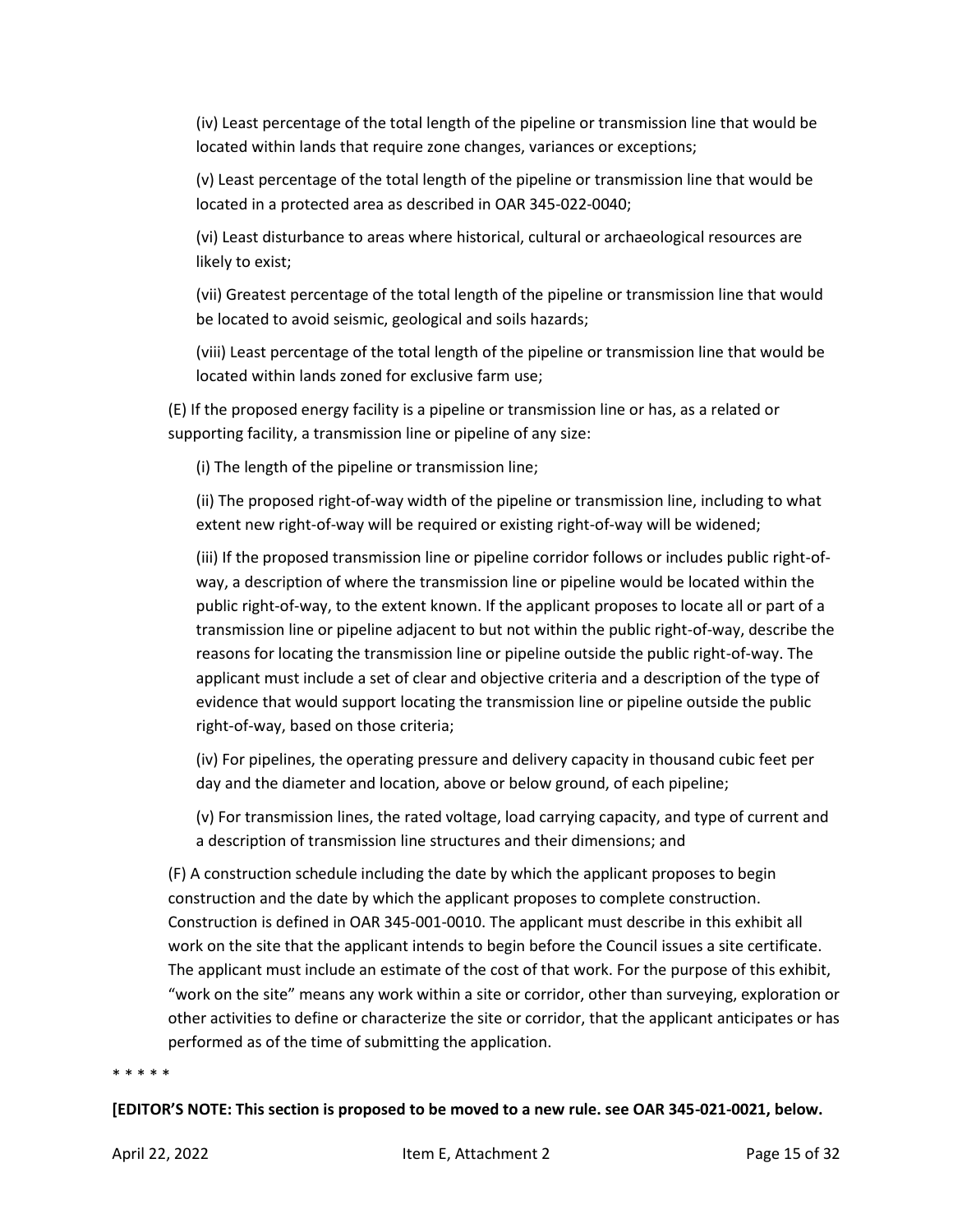(y) **Exhibit Y.** If the facility is a base load gas plant, a non-base load power plant, or a nongenerating energy facility that emits carbon dioxide, a statement of the means by which the applicant elects to comply with the applicable carbon dioxide emissions standard under OAR 345-024-0560, 345-024- 0600, or 345-024-0630 and information, showing detailed calculations, about the carbon dioxide emissions of the energy facility. The applicant may present the calculations in tabular form. The applicant must include the following information and calculations:

(A) Fuel cycle and usage including the maximum hourly fuel use at net electrical power output at average annual conditions for a base load gas plant and the maximum hourly fuel use at nominal electric generating capacity for a non-base load power plant or a base load gas plant with power augmentation technologies, as applicable;

(B) The gross capacity as estimated at the generator output terminals for each generating unit. For a base load gas plant, gross capacity is based on the average annual ambient conditions for temperature, barometric pressure and relative humidity. For a non-base load plant, gross capacity is based on the average temperature, barometric pressure and relative humidity at the site during the times of year when the facility is intended to operate. For a baseload gas plant with power augmentation, gross capacity in that mode is based on the average temperature, barometric pressure and relative humidity at the site during the times of year when the facility is intended to operate with power augmentation;

(C) A table showing a reasonable estimate of all on-site electrical loads and losses greater than 50 kilowatts, including losses from on-site transformers, plus a factor for incidental loads, that are required for the normal operation of the plant when the plant is at its designed full power operation;

(D) The maximum number of hours per year and energy content (Btu per year, higher heating value) of alternate fuel use;

(E) The total gross carbon dioxide emissions for 30 years, unless an applicant for a non-base load power plant or nongenerating energy facility proposes to limit operation to a shorter time;

(F) The gross carbon dioxide emissions rate expressed as:

(i) Pounds of carbon dioxide per kilowatt-hour of net electric power output for a base load gas plant, including operation with or without power augmentation, as appropriate, or for a non-base load power plant;

(ii) Pounds of carbon dioxide per horsepower hour for nongenerating facilities for which the output is ordinarily measured in horsepower; or

(iii) A rate comparable to pounds of carbon dioxide per kilowatt-hour of net electric power output for nongenerating facilities other than those measured in horsepower;

(G) The total excess carbon dioxide emissions for 30 years, unless an applicant for a non-base load power plant or a nongenerating energy facility proposes to limit operation to a shorter time;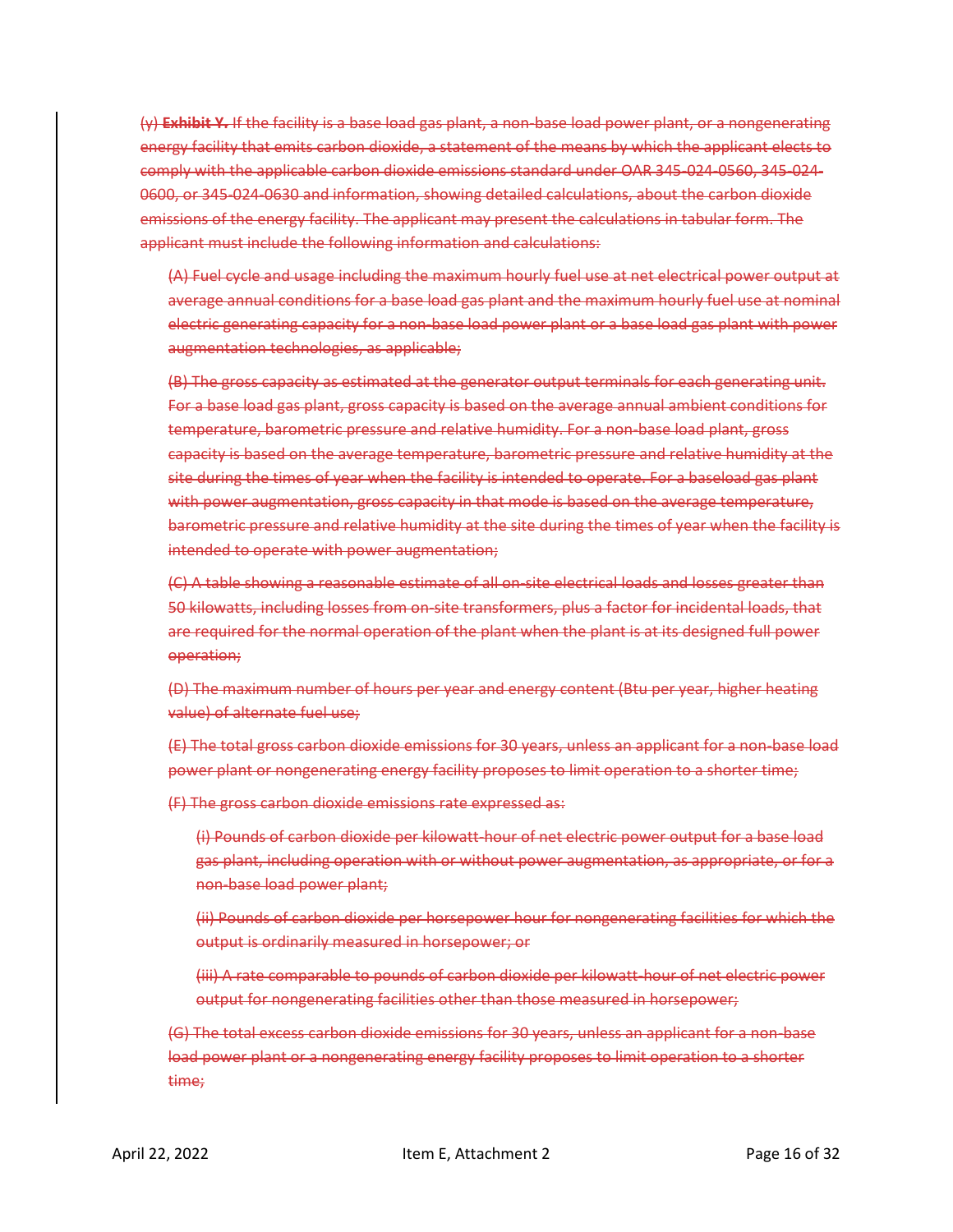(H) The excess carbon dioxide emissions rate, using the same measure as required for paragraph  $(f)$ 

(I) The average annual site conditions, including temperature, barometric pressure and relative humidity, together with a citation of the source and location of the data collection devices;

(J) For a non-base load power plant (or when using power augmentation), the average temperature, barometric pressure and relative humidity at the site during the times of the year when the facility is intended to operate, together with a citation of the source and location of the data collection devices;

(K) The annual fuel input in British thermal units, higher heating value, to the facility for each type of fuel the facility will use, assuming:

(i) For a base load gas plant, a 100-percent capacity factor on a new and clean basis and the maximum number of hours annually that the applicant proposes to use alternative fuels;

(ii) For a non-base load power plant, the applicant's proposed annual hours of operation on a new and clean basis, the maximum number of hours annually that the applicant proposes to use alternative fuels and, if the calculation is based on an operational life of fewer than 30 years, the proposed operational life of the facility;

(iii) For a nongenerating energy facility, the reasonably likely operation of the facility based on one year, 5-year, 15-year, and 30-year averages, unless an applicant proposes to limit operation to a shorter time;

(L) For each type of fuel a base load gas plant or a non-base load power plant will use, the estimated heat rate and capacity of the facility measured on a new and clean basis with no thermal energy to cogeneration, consistent with the data supplied in Exhibit B;

(M) For each type of fuel a nongenerating energy facility will use, the estimated efficiency and capacity of the facility with no thermal energy to cogeneration;

(N) If the facility provides thermal energy for cogeneration to lower its net carbon dioxide emissions rate:

(i) The estimated annual useful thermal energy available from the facility for non-electric processes, annual useful thermal energy used by non-electric processes, and annual thermal energy rejected as waste heat;

(ii) For a base load gas plant or non-base load power plant, the estimated annual net electric power output and annual fuel input in British thermal units higher heating value for the facility for each type of fuel the facility will use and the basis of such estimates;

(iii) A description of the non-electric thermal processes, the names and addresses of the persons intending to use the non-electric thermal energy, and a description and an estimate of the fuel displaced by cogeneration, including supporting assumptions;

(iv) A description of the products produced and thermal energy needed for production of the primary products made by the persons intending to use the non-electric thermal energy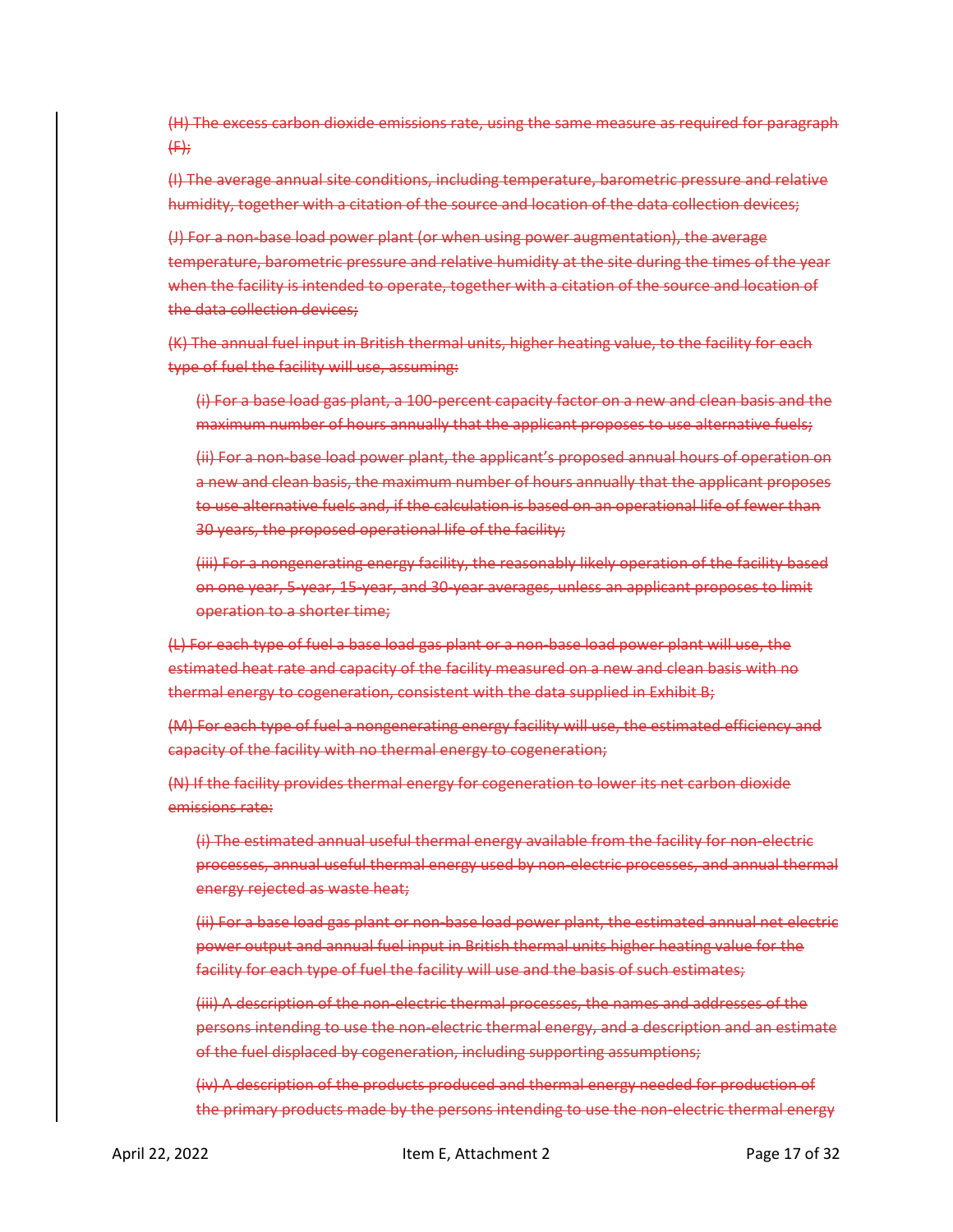produced by the proposed facility, supported by fuel use and steam production records or estimates, if the production facility is new;

(v) The efficiency of each boiler that the thermal energy will displace;

(vi) For each boiler, the annual fossil fuel displaced in million Btu, higher heating value, by type of fuel that will be displaced by the thermal energy;

(vii) The annual carbon dioxide offset by the cogeneration host, using a rate of 117 pounds of carbon dioxide per million Btu of natural gas fuel (higher heating value) and a rate of 161 pounds of carbon dioxide per million Btu of distillate fuel (higher heating value);

(viii) The cumulative carbon dioxide offset by the steam host through the thirtieth year of facility operation, or for a shorter period if an applicant for a nongenerating facility proposes a shorter operational period;

(ix) A copy of the contractual agreement between the applicant and the cogeneration host for the use of the thermal energy;

(x) A description of the guarantees of offsets that the applicant must provide for cogeneration projects, pursuant to OAR 345-024-0560(1) and 345-024-0600(1);

(xi) A proposed monitoring and evaluation plan and an independent verification plan, pursuant to subparagraphs (O)(xix) and (O)(xx);

(xii) A copy of the instrument by which the certificate holder will transfer the offsets to the Council for it to hold in trust;

(O) If the applicant proposes to offset carbon dioxide emissions as described in OAR 345-024- 0550(3), 345-024-0560(2), 345-024-0590(3), 345-024-0600(2), 345-024-0620(3) or 345-024- 0630(1):

(i) A description of each offset project;

(ii) A description of who will implement the offset project, including qualifications and experience;

(iii) Detailed estimates of the of carbon dioxide offset, measured in short tons, that the offset projects will achieve over the life of the project;

(iv) For each offset project, an explanation of how the applicant quantified its carbon dioxide estimates to a degree of certainty acceptable to the Council through a transparent and replicable calculation methodology;

(v) For each offset project, evidence that the offset project would not likely have been implemented if not for the applicant's activities or funding;

(vi) For each offset project, a description of a "Baseline" projection that does not include the proposed project and a "Project Case" projection that does. The historic Baseline must use reliable emissions data or pre-project data available for the most recent three years unless the applicant can demonstrate that a different period more closely represents historical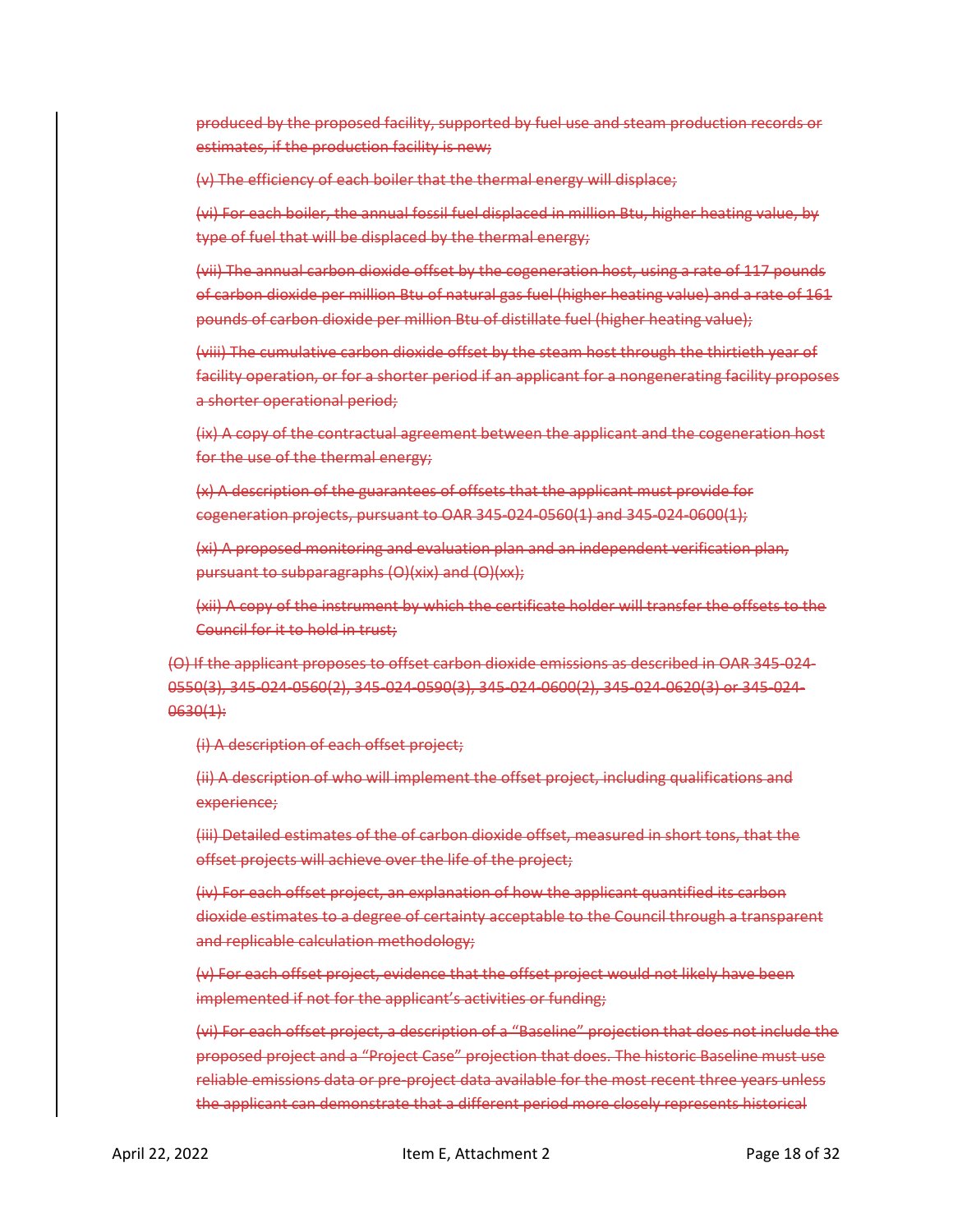operations or unless it can demonstrate that another method provides a more reasonable estimate. The applicant must show how the Baseline projection changes over time if changes from business-as-usual could be reasonably anticipated during the project life;

(vii) For each offset project, a description, in a transparent and realistic manner, of the assumptions and methodologies used to quantify the Baseline and the Project Case projections, including a description of key parameters and data sources. This must include a description of the formulae used to estimate carbon dioxide emissions or sequestration within the project boundary and a net change of carbon dioxide emissions or sequestration that occurs outside of the project boundary that is measurable and attributable to the project activity;

(viii) For projects that avoid conventional electricity generation, a description of a Baseline that calculates the carbon dioxide emissions per kilowatt hour in two steps:

(I) For the first five years of operation, a description of the rate based on dispatch data or models or, absent that, a weighted average of all resources in a power pool except zero-fuel-cost or must-run facilities; and

(II) A description of the rate for any subsequent years based on a group of similar facilities built within the prior five years or under construction in the electrical distribution region of the project or the three most recent plants built in the region, whichever rate is lower;

(ix) For projects that avoid conventional electricity generation, a description of avoided transmission and distribution losses, using average grid area or national losses;

(x) A description of any guarantee for offsets from projects that the applicant proposes pursuant to OAR 345-024-0560(2), 345-024-0600(2), and 345-024–630(1), if the applicant chooses to offer a guarantee;

(xi) A description of the offset project boundary. The boundary must encompass all carbon dioxide emissions under the control of the project that are significant and reasonably attributable to the project activity. If the project is being conducted by one part of a corporation, the boundary must include the emissions and reductions of the whole corporate entity and the carbon dioxide emissions resulting from processes and facilities that are related to the project, with identification of subsidiaries that are affected by the project;

(xii) A description of significant risks and risk mitigation strategies, including an estimate of the range of uncertainty around the expected carbon dioxide offsets;

(xiii) For biological sequestration projects, an assessment of the risk of climate change to natural systems that are sequestering the carbon dioxide, including, if appropriate, the risks from forest fires, pest and other unplanned releases of carbon from sequestration;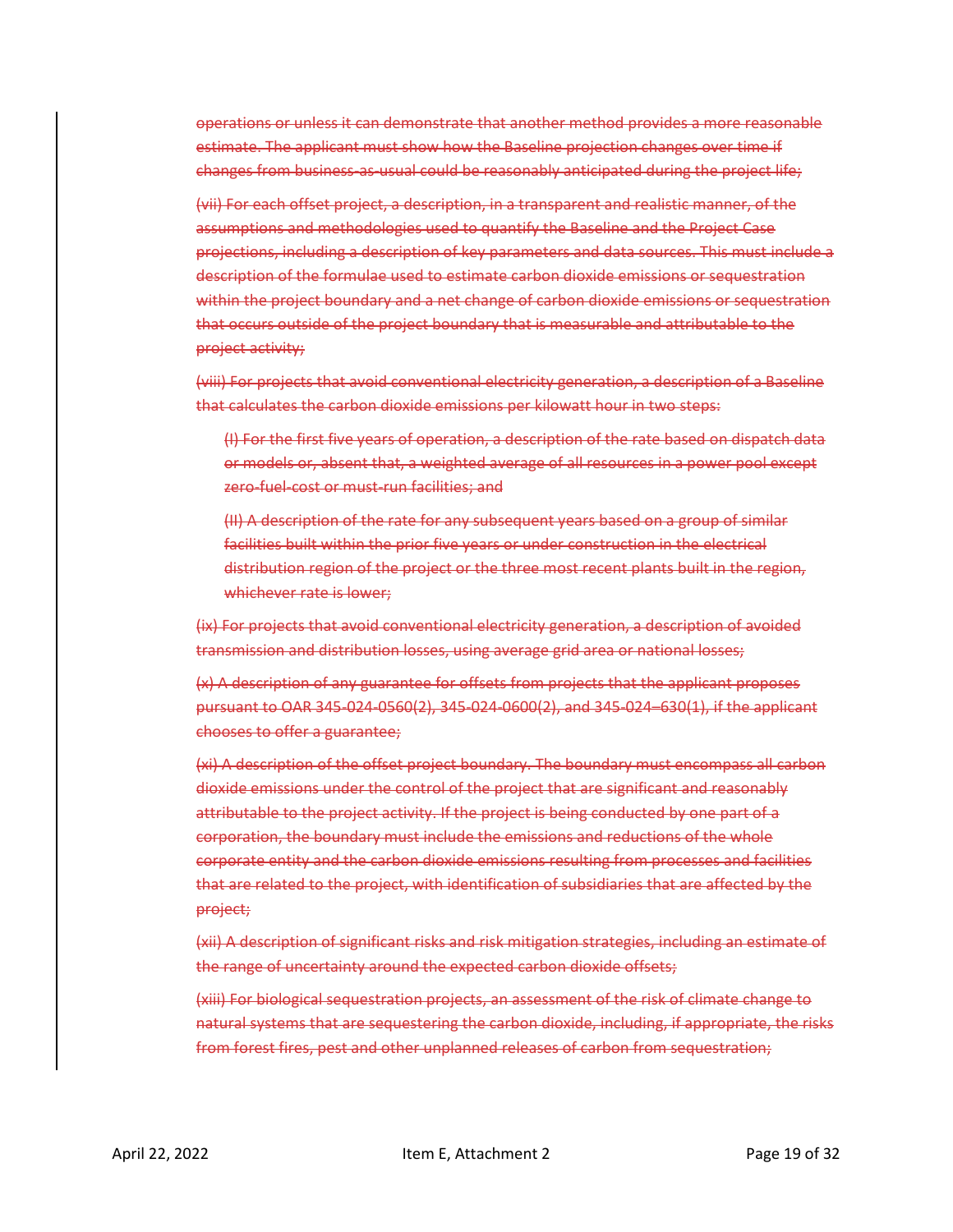(xiv) A description of whether the offset project will permanently avoid or displace emissions of carbon dioxide. If a project only temporarily sequesters carbon, an indication of the duration of sequestration or storage;

(xv) A description of the amount of funding the applicant will provide for each offset project it proposes;

(xvi) If the applicant anticipates that a project will have funding sources in addition to itself, identification of the sources of those funds, the amount of other funding that is required to implement a project, the amount of funds other parties have committed, and the risks of other funds not being available;

(xvii) If the applicant proposes that a project will have funding sources in addition to itself, a description of how ownership of the offsets will be allocated among the several funding sources;

(xviii) A copy of the instrument by which the certificate holder will transfer all the offsets to the Council for it to hold in trust;

(xix) A description of a transparent and replicable methodology for the applicant's monitoring and evaluation plan and for an independent verification plan, including:

(I) Procedures the applicant and the independent entity will employ;

(II) How the applicant will assure funds for ongoing monitoring, evaluation and verification;

(III) The time frame and frequency over which the applicant will conduct monitoring and evaluation and over which the independent entity will conduct verification, including the frequency of site visits, if applicable;

(IV) The reporting procedures and guidelines for the plans; and

(V) Whether the applicant has identified the independent entity that will perform the verification;

(xx) The monitoring and evaluation plan and the verification plan must identify the data needs and data quality with regard to accuracy, comparability, completeness and validity. It must include methodologies to be used for data collection, monitoring, storage, reporting and management, including quality assurance and quality control provisions. It must provide complete calculations used to calculate and estimate carbon dioxide emissions from activity within the project boundary. It must show any formulae and assumptions the applicant used to calculate offset project leakage;

(xxi) A description of reasonably likely, significant undesirable long-term environmental impacts from the implementation of an offset project; and

(P) If the applicant elects to comply with the applicable carbon dioxide emissions standard by using the monetary path under OAR 345-024-0560(3), 345-024-0600(3) or 345-024-0630(2), the applicant must include: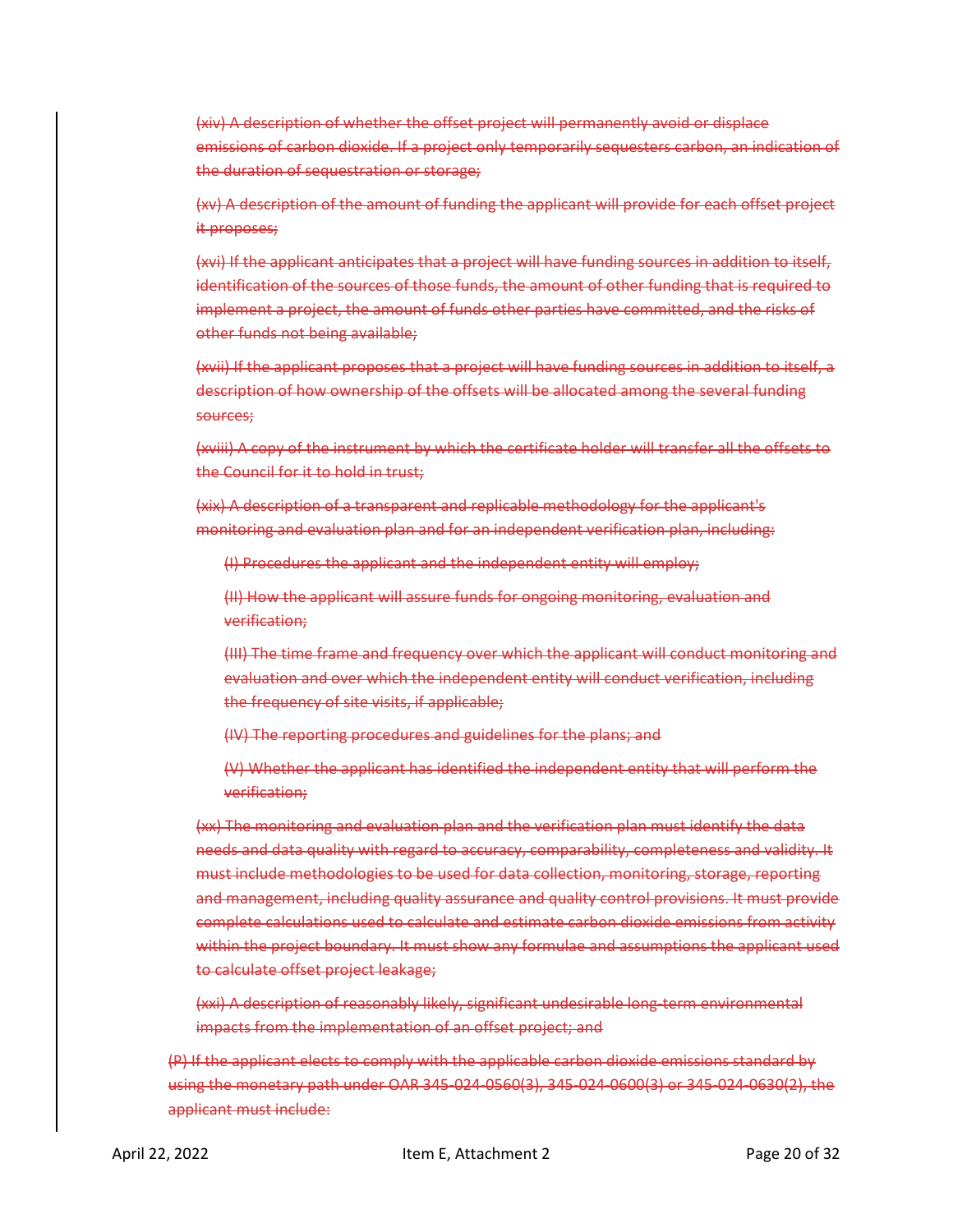(i) A statement of the applicant's election to use the monetary path;

(ii) The amount of carbon dioxide reduction, in tons, for which the applicant is taking credit by using the monetary path;

(iii) The qualified organization to whom the applicant will provide offset funds and funds for the cost of selecting and contracting for offsets. The applicant must include evidence that the organization meets the definition of a qualified organization under OAR 345-001-0010. The applicant may identify an organization that has applied for, but has not received, an exemption from federal income taxation, but the Council will not find that the organization is a qualified organization unless the organization is exempt from federal taxation under section 501(c)(3) of the Internal Revenue Code as amended and in effect on September 18, 2015; and

(iv) A statement of whether the applicant intends to provide a bond or letter of credit to secure the funds it must provide to the qualified organization or whether it requests the option of providing either a bond or a letter of credit.

\* \* \* \* \*

(ddcc) **Exhibit DDCC.** If the proposed facility is a facility for which the Council has adopted specific standards, information about the facility providing evidence to support findings by the Council as required by the following rules:

(A) For wind energy facilities, OAR 345-024-0010 and 345-024-0015;

(B) For surface facilities related to underground gas storage reservoirs, OAR 345-024-0030, including information required by OAR 345-021-0020; and

(C) For any transmission line under Council jurisdiction, OAR 345-024-0090.

(D) For a fossil-fueled power plant or other facility that emits carbon dioxide, OAR 345-024-0500 to 345-024-0720, including the information required by OAR 345-021-00.

\* \* \* \* \*

**Statutory/Other Authority:** ORS 469.373 & 469.470 **Statutes/Other Implemented:** ORS 469.350, 469.370, 469.501, 469.503 & 469.504

# <span id="page-20-0"></span>**345-021-0021 – Specific Applications Requirements for Facilities that Emit Carbon Dioxide**

**[EDITOR'S NOTE: This proposed new rule replaces the existing provisions of OAR 345-021-0010(1)(y). Markup is shown from that section for reference, and will not appear in the Notice of Proposed Rulemaking.]**

**Exhibit Y.** In addition to the requirements of OAR 345-021-0010, in an application for a site certificate for a fossil-fueled power plant, or other facility that will emit carbon dioxide into the atmosphere, the application must include the following:

If the facility is a base load gas plant, a non-base load power plant, or a nongenerating energy facility that emits carbon dioxide, (1) A description a statement of the means by which the applicant elects to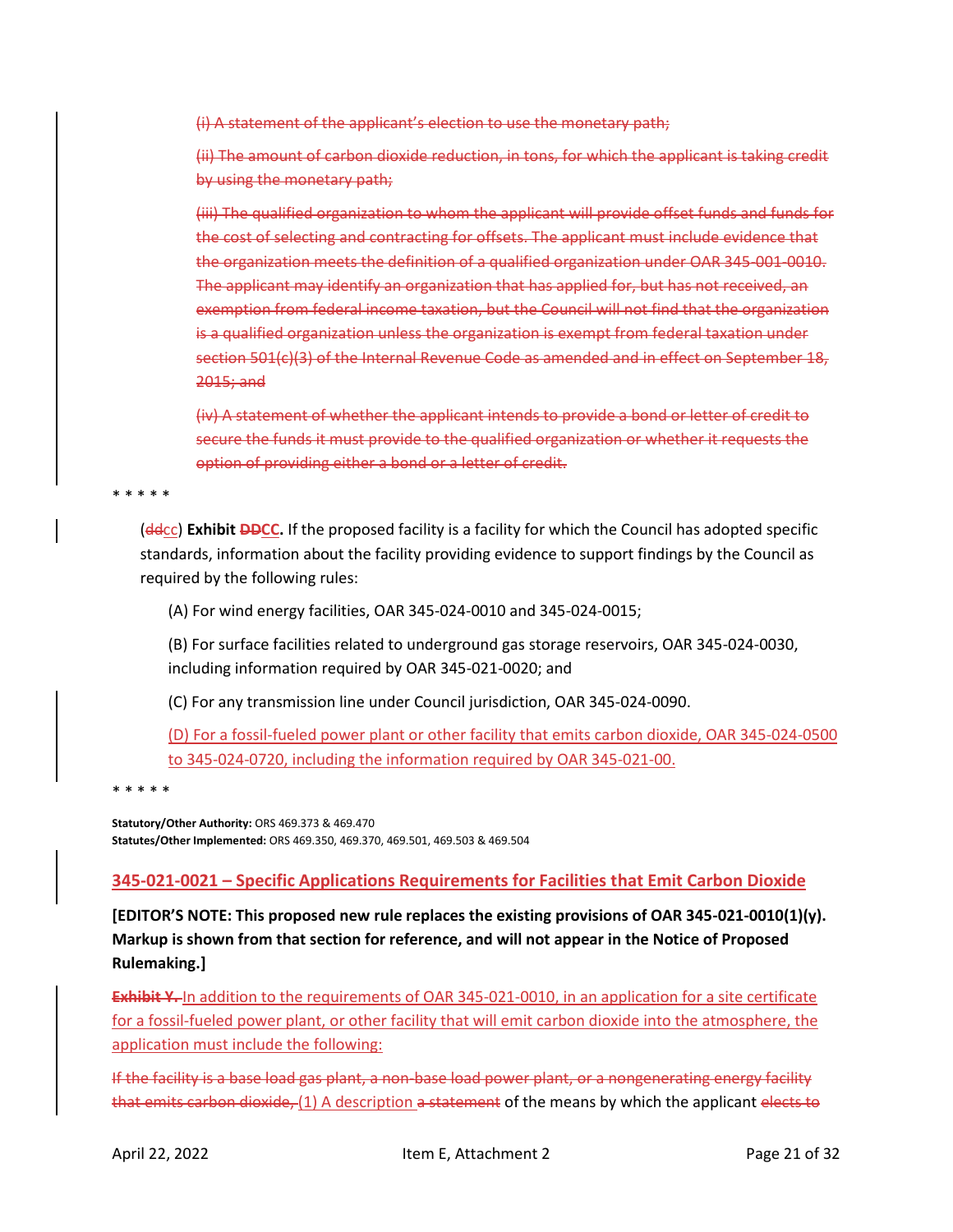will comply with the applicable carbon dioxide emissions standard under OAR 345-024-0500<del>OAR 345-</del> 024-0560, 345-024-0600, or 345-024-0630 and

(2) information, showing detailed calculations, Information about the carbon dioxide emissions that are reasonable likely to result from the operation of the energy facility, including . The applicant may present the calculations in tabular form. The applicant must include the following information and calculations:

(Aa) Fuel cycle and usage including tThe maximum hourly fuel use at:

 $(A)$  -nNet electrical power output at average annual conditions for a base load gas plant; or

and the maximum hourly fuel use at  $(B)$  nominal Nominal electric generating capacity for a nonbase load power plant or a base load gas plant with power augmentation technologies, as applicable;

 $(bB)$  The gross capacity as estimated at the generator output terminals for each generating unit.

 $(A)$  For a base load gas plant, gross capacity is must be estimated based on the average annual ambient conditions for temperature, barometric pressure and relative humidity at the site. For a baseload gas plant with power augmentation, gross capacity for power augmentation mode must be estimated separately based on the average temperature, barometric pressure and relative humidity at the site during the times of year when the facility is intended to operate with power augmentation; or

 $(B)$  For a non-base load plant, gross capacity is must be estimated based on the average temperature, barometric pressure and relative humidity at the site during the times of year when the facility is intended to operate. For a baseload gas plant with power augmentation, gross capacity in that mode is based on the average temperature, barometric pressure and relative humidity at the site during the times of year when the facility is intended to operate with power augmentation;

 $(\epsilon_{\text{C}})$  A table showing a reasonable estimate of all on-site electrical loads and losses greater than 50 kilowatts, including losses from on-site transformers, plus a factor for incidental loads, that are required for the normal operation of the plant when the plant is at its designed full power operation;

 $(Dd)$  The maximum number of hours per year and energy content (Btu per year, higher heating value) of alternate fuel use;

(Ee) The total estimated gross carbon dioxide emissions for 30 years, unless an applicant for a nonbase load power plant or nongenerating energy facility proposes to limit operation to a shorter time;

 $(F_1)$  The gross carbon dioxide emissions rate expressed as:

 $(i_A)$  Pounds of carbon dioxide per kilowatt-hour of net electric power output for a base load gas plant, including operation with power augmentations, the rate for plant operations with or and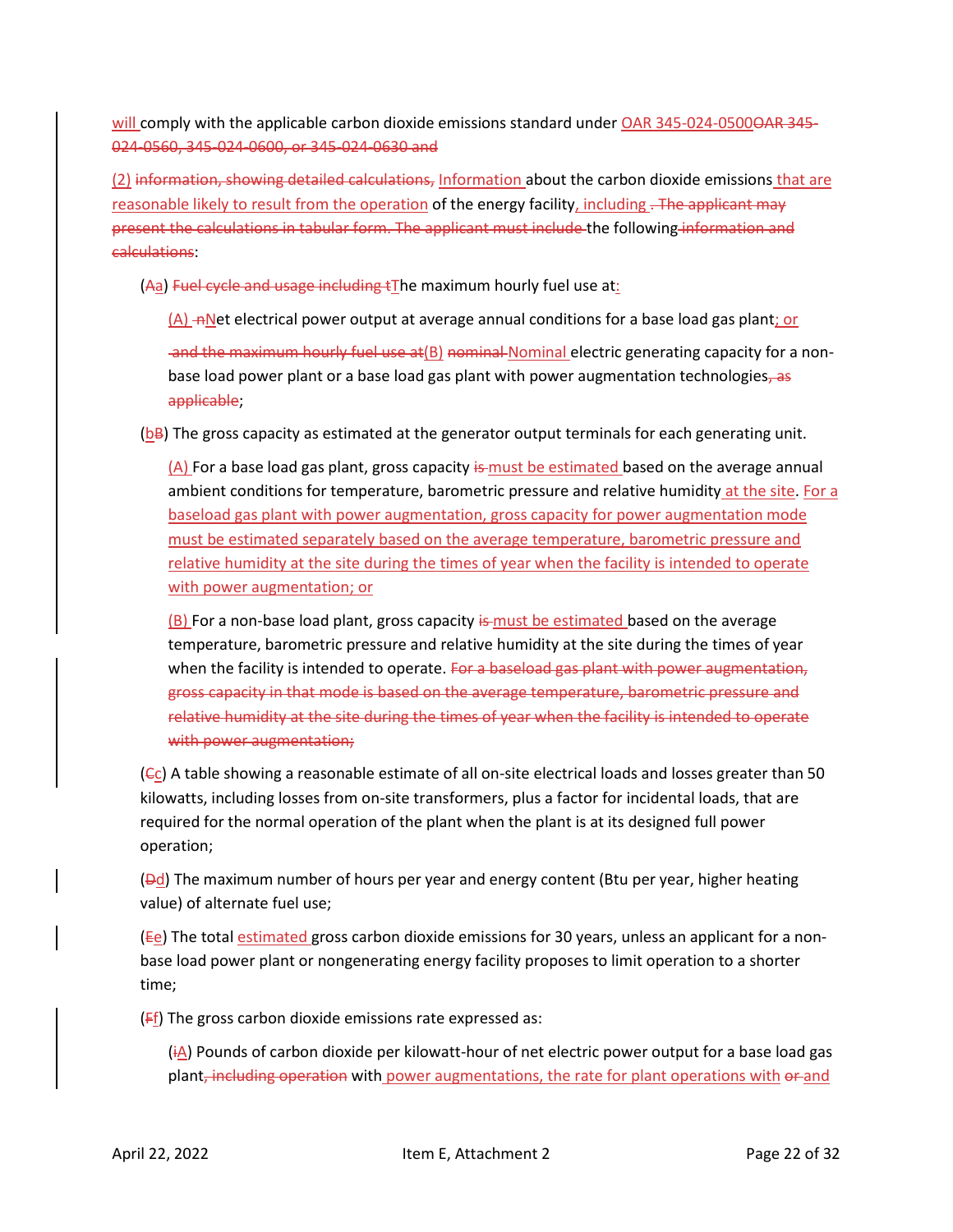without power augmentation must be reported separately; as appropriate, or for a non-base load power plant;

 $(iH_B)$  Pounds of carbon dioxide per horsepower hour for nongenerating facilities for which the output is ordinarily measured in horsepower; or

 $(iiiC)$  A rate comparable to pounds of carbon dioxide per kilowatt-hour of net electric power output for nongenerating facilities other than those measured in horsepower;

(Gg) The total excess carbon dioxide emissions for 30 years, unless an applicant for a non-base load power plant or a nongenerating energy facility proposes to limit operation to a shorter time;

 $(Hh)$  The excess carbon dioxide emissions rate, using the same measure as required for paragraph subsection (Ff);

 $(H<sub>i</sub>)$  The average annual site conditions, including temperature, barometric pressure and relative humidity, together with a citation of the source and location of the data collection devices;

 $J_j$  For a non-base load power plant (or whena base load power plant using power augmentation), the average temperature, barometric pressure and relative humidity at the site during the times of the year when the facility is intended to operate, together with a citation of the source and location of the data collection devices;

 $(Kk)$  The annual fuel input in British thermal units, higher heating value, to the facility for each type of fuel the facility will use, assuming:

 $(iA)$  For a base load gas plant, a 100-percent capacity factor on a new and clean basis and the maximum number of hours annually that the applicant proposes to use alternative fuels;

 $(H<sub>1</sub>B)$  For a non-base load power plant, the applicant's proposed annual hours of operation on a new and clean basis, the maximum number of hours annually that the applicant proposes to use alternative fuels and, if the calculation is based on an operational life of fewer than 30 years, the proposed operational life of the facility;

 $(iiiC)$  For a nongenerating energy facility, the reasonably likely operation of the facility based on one year, 5-year, 15-year, and 30-year averages, unless an applicant proposes to limit operation to a shorter time;

(L) For each type of fuel a base load gas plant or a non-base load power plant will use, the estimated heat rate and capacity of the facility measured on a new and clean basis with no thermal energy to cogeneration, consistent with the data supplied in Exhibit B;

 $(M<sub>m</sub>)$  For each type of fuel a nongenerating energy facility will use, the estimated efficiency and capacity of the facility with no thermal energy to cogeneration;

 $(Nn)$  If the facility provides thermal energy for cogeneration to lower its net carbon dioxide emissions rate: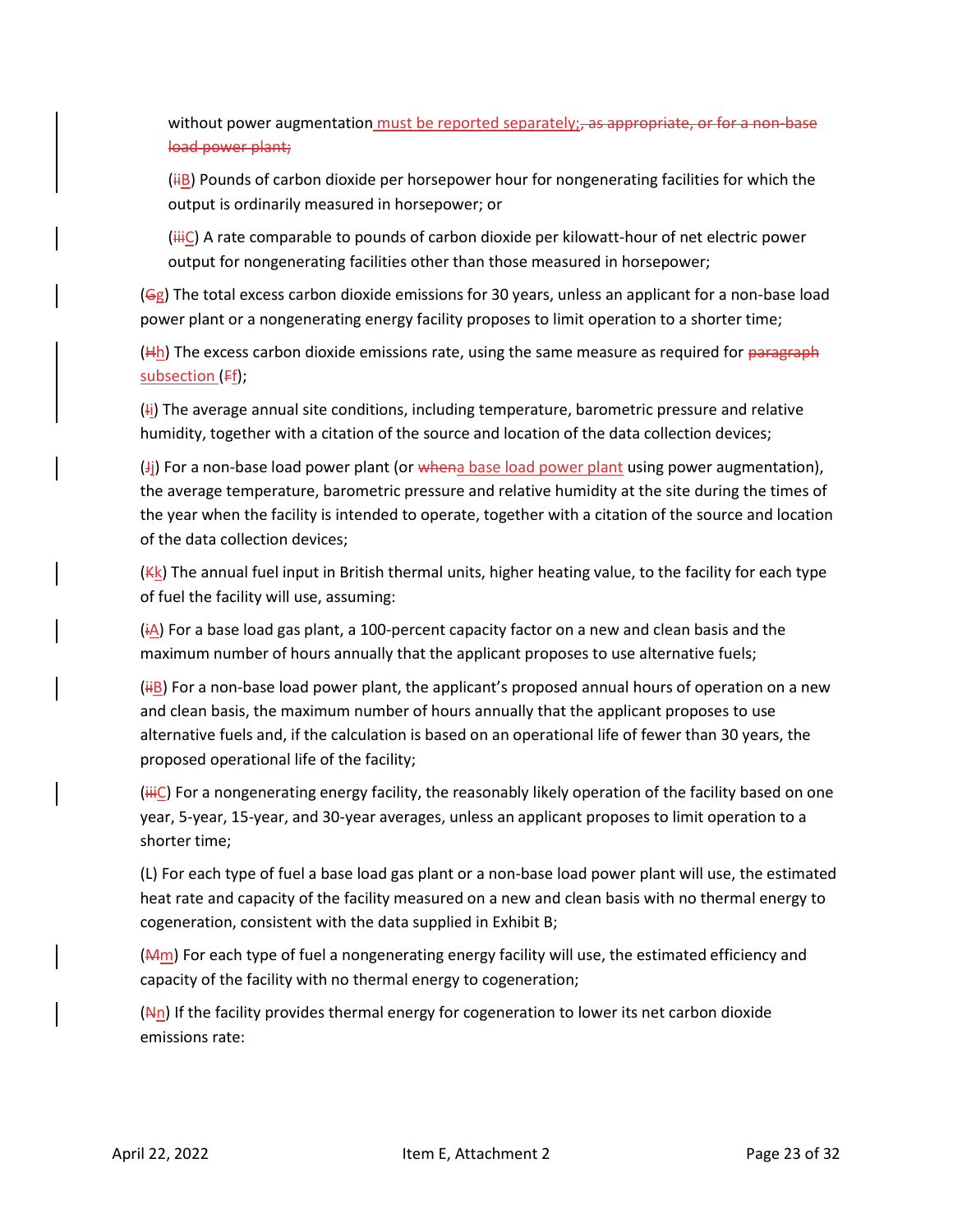$(i)$  The estimated annual useful thermal energy available from the facility for non-electric processes, annual useful thermal energy used by non-electric processes, and annual thermal energy rejected as waste heat;

 $(H<sub>B</sub>)$  For a base load gas plant or non-base load power plant, the estimated annual net electric power output and annual fuel input in British thermal units higher heating value for the facility for each type of fuel the facility will use and the basis of such estimates;

 $(iiiC)$  A description of the non-electric thermal processes, the names and addresses of the persons intending to use the non-electric thermal energy, and a description and an estimate of the fuel displaced by cogeneration, including supporting assumptions;

 $(i \nabla D)$  A description of the products produced and thermal energy needed for production of the primary products made by the persons intending to use the non-electric thermal energy produced by the proposed facility, supported by fuel use and steam production records or estimates, if the production facility is new;

 $(\Psi E)$  The efficiency of each boiler that the thermal energy will displace;

 $(v + F)$  For each boiler, the annual fossil fuel displaced in million Btu, higher heating value, by type of fuel that will be displaced by the thermal energy;

 $(viiG)$  The annual carbon dioxide offset by the cogeneration host, using a rate of 117 pounds of carbon dioxide per million Btu of natural gas fuel (higher heating value) and a rate of 161 pounds of carbon dioxide per million Btu of distillate fuel (higher heating value);

 $(viiiiH)$  The cumulative carbon dioxide offset by the steam host through the thirtieth year of facility operation, or for a shorter period if an applicant for a nongenerating facility proposes a shorter operational period;

 $\overline{H}$ ) A copy of the contractual agreement between the applicant and the cogeneration host for the use of the thermal energy;

 $(x_1)$  A description of the guarantees of offsets that the applicant must provide for cogeneration projects, pursuant to OAR 345-024-0560(1) and 345-024-0600(1);

 $(x<sub>i</sub>K)$  A proposed monitoring and evaluation plan and an independent verification plan, pursuant to subparagraphs (Oo)(xixS) and (O)(xxT);

(xiiL) A copy of the instrument by which the certificate holder will transfer the offsets to the Council for it to hold in trust;

 $(\Theta_0)$  If the applicant proposes to offset carbon dioxide emissions as described in OAR 345-024-0550(3), 345-024-0560(2), 345-024-0590(3), 345-024-0600(2), 345-024-0620(3) or 345-024-0630(1):

 $(i)$  A description of each offset project;

 $(iIB)$  A description of who will implement the offset project, including qualifications and experience;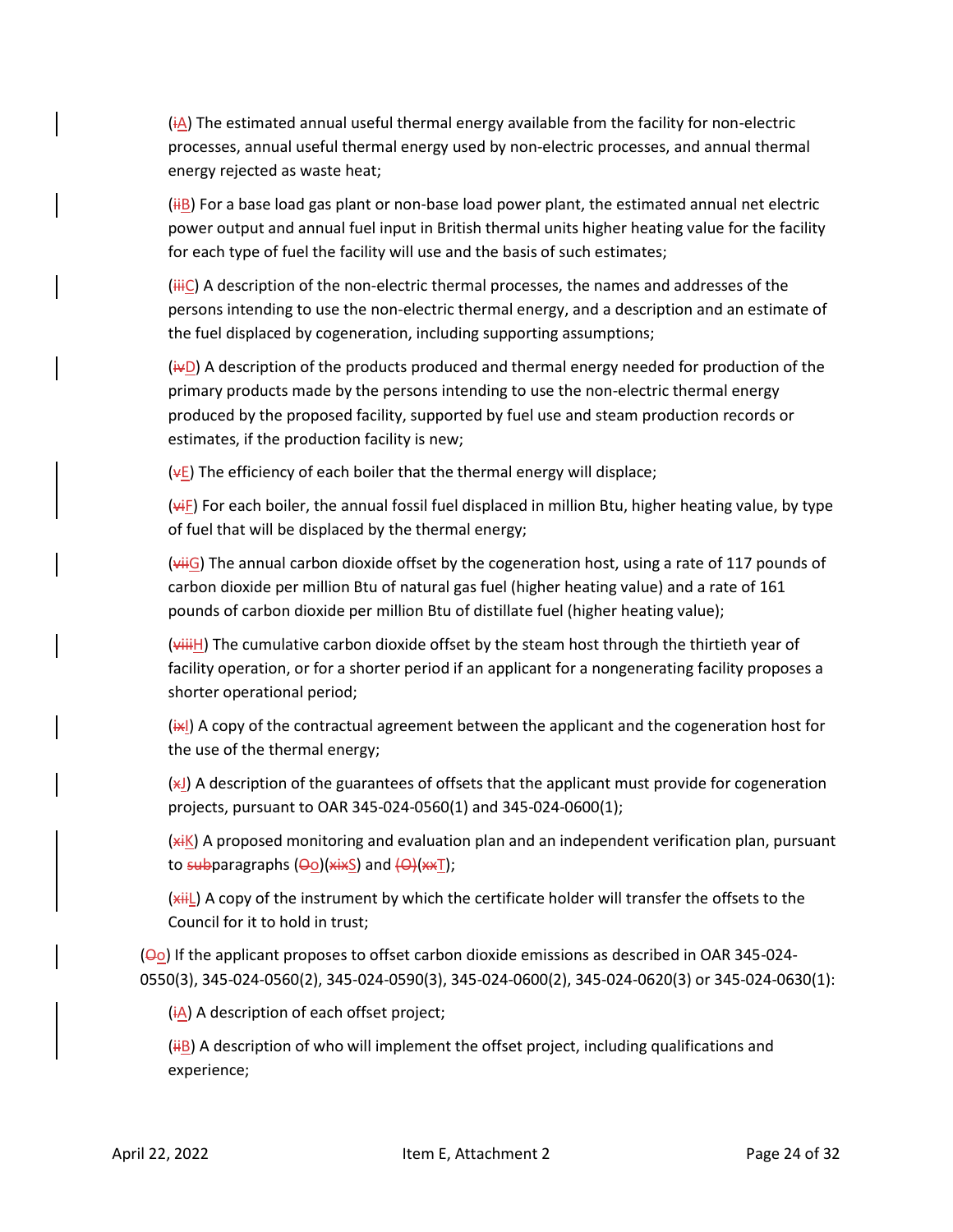$(iiiC)$  Detailed estimates of the of carbon dioxide offset, measured in short tons, that the offset projects will achieve over the life of the project;

 $(i \nabla D)$  For each offset project, an explanation of how the applicant quantified its carbon dioxide estimates to a degree of certainty acceptable to the Council through a transparent and replicable calculation methodology;

 $(vE)$  For each offset project, evidence that the offset project would not likely have been implemented if not for the applicant's activities or funding;

 $(v^{\text{HF}})$  For each offset project, a description of a "Baseline" projection that does not include the proposed project and a "Project Case" projection that does. The historic Baseline must use reliable emissions data or pre-project data available for the most recent three years unless the applicant can demonstrate that a different period more closely represents historical operations or unless it can demonstrate that another method provides a more reasonable estimate. The applicant must show how the Baseline projection changes over time if changes from businessas-usual could be reasonably anticipated during the project life;

 $(viiG)$  For each offset project, a description, in a transparent and realistic manner, of the assumptions and methodologies used to quantify the Baseline and the Project Case projections, including a description of key parameters and data sources. This must include a description of the formulae used to estimate carbon dioxide emissions or sequestration within the project boundary and a net change of carbon dioxide emissions or sequestration that occurs outside of the project boundary that is measurable and attributable to the project activity;

 $(\overline{\text{with}})$  For projects that avoid conventional electricity generation, a description of a Baseline that calculates the carbon dioxide emissions per kilowatt hour in two steps:

 $(H<sub>i</sub>)$  For the first five years of operation, a description of the rate based on dispatch data or models or, absent that, a weighted average of all resources in a power pool except zerofuel-cost or must-run facilities; and

 $(Hii)$  A description of the rate for any subsequent years based on a group of similar facilities built within the prior five years or under construction in the electrical distribution region of the project or the three most recent plants built in the region, whichever rate is lower;

 $(x)$  For projects that avoid conventional electricity generation, a description of avoided transmission and distribution losses, using average grid area or national losses;

 $(x)$ ) A description of any guarantee for offsets from projects that the applicant proposes pursuant to OAR 345-024-0560(2), 345-024-0600(2), and 345-024–630(1), if the applicant chooses to offer a guarantee;

 $(x_iK)$  A description of the offset project boundary. The boundary must encompass all carbon dioxide emissions under the control of the project that are significant and reasonably attributable to the project activity. If the project is being conducted by one part of a corporation, the boundary must include the emissions and reductions of the whole corporate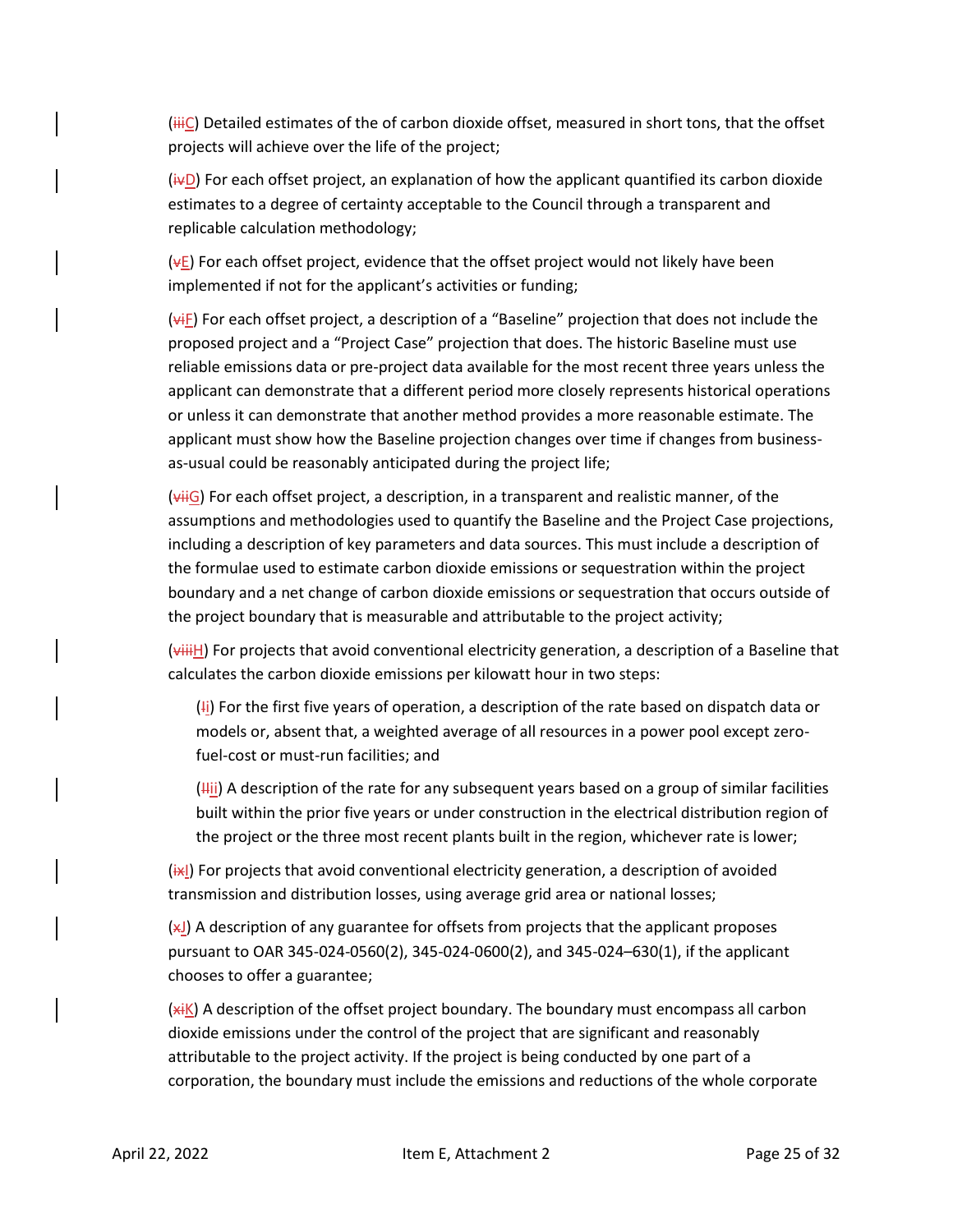entity and the carbon dioxide emissions resulting from processes and facilities that are related to the project, with identification of subsidiaries that are affected by the project;

(xiiL) A description of significant risks and risk mitigation strategies, including an estimate of the range of uncertainty around the expected carbon dioxide offsets;

(xiiiM) For biological sequestration projects, an assessment of the risk of climate change to natural systems that are sequestering the carbon dioxide, including, if appropriate, the risks from forest fires, pest and other unplanned releases of carbon from sequestration;

(xivN) A description of whether the offset project will permanently avoid or displace emissions of carbon dioxide. If a project only temporarily sequesters carbon, an indication of the duration of sequestration or storage;

 $(x \vee Q)$  A description of the amount of funding the applicant will provide for each offset project it proposes;

(xviP) If the applicant anticipates that a project will have funding sources in addition to itself, identification of the sources of those funds, the amount of other funding that is required to implement a project, the amount of funds other parties have committed, and the risks of other funds not being available;

(xviiQ) If the applicant proposes that a project will have funding sources in addition to itself, a description of how ownership of the offsets will be allocated among the several funding sources;

 $(x^{\text{with}})$  A copy of the instrument by which the certificate holder will transfer all the offsets to the Council for it to hold in trust;

 $(x, x)$  A description of a transparent and replicable methodology for the applicant's monitoring and evaluation plan and for an independent verification plan, including:

 $(H)$  Procedures the applicant and the independent entity will employ;

 $(Hii)$  How the applicant will assure funds for ongoing monitoring, evaluation and verification;

 $(H<sub>III</sub>)$  The time frame and frequency over which the applicant will conduct monitoring and evaluation and over which the independent entity will conduct verification, including the frequency of site visits, if applicable;

 $(Wiv)$  The reporting procedures and guidelines for the plans; and

 $(V)$  Whether the applicant has identified the independent entity that will perform the verification;

 $(x \in T)$  The monitoring and evaluation plan and the verification plan must identify the data needs and data quality with regard to accuracy, comparability, completeness and validity. It must include methodologies to be used for data collection, monitoring, storage, reporting and management, including quality assurance and quality control provisions. It must provide complete calculations used to calculate and estimate carbon dioxide emissions from activity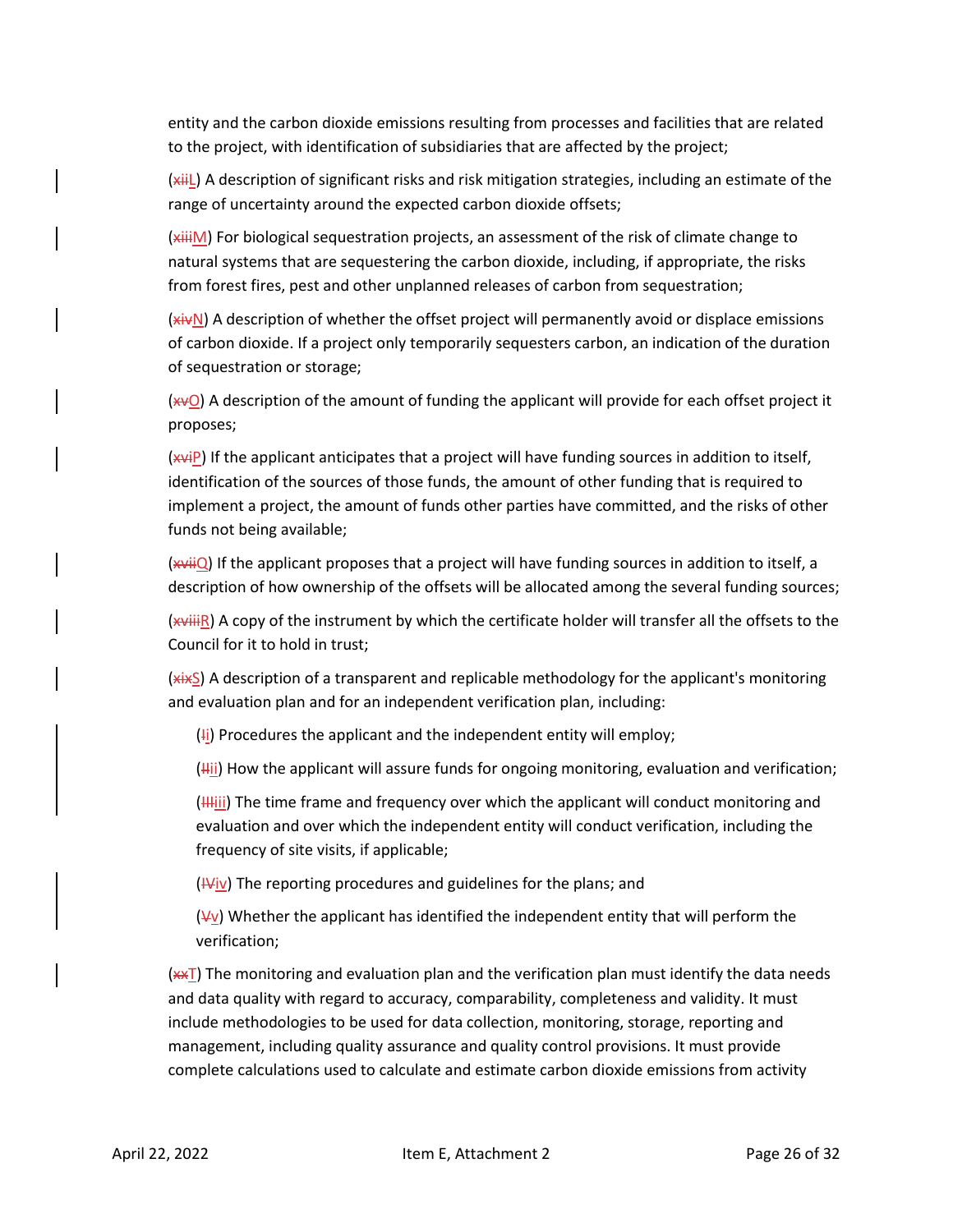within the project boundary. It must show any formulae and assumptions the applicant used to calculate offset project leakage;

(xxiU) A description of reasonably likely, significant undesirable long-term environmental impacts from the implementation of an offset project; and

 $(P<sub>p</sub>)$  If the applicant elects to comply with the applicable carbon dioxide emissions standard by using the monetary path under OAR 345-024-0560(3), 345-024-0600(3) or 345-024-0630(2), the applicant must include:

 $(i)$  A statement of the applicant's election to use the monetary path;

 $(iIB)$  The amount of carbon dioxide reduction, in tons, for which the applicant is taking credit by using the monetary path;

 $(iii)$  The qualified organization to whom the applicant will provide offset funds and funds for the cost of selecting and contracting for offsets. The applicant must include evidence that the organization meets the definition of a qualified organization under OAR 345-001-0010. The applicant may identify an organization that has applied for, but has not received, an exemption from federal income taxation, but the Council will not find that the organization is a qualified organization unless the organization is exempt from federal taxation under section 501(c)(3) of the Internal Revenue Code as amended and in effect on September 18, 2015; and

 $(i\text{-}D)$  A statement of whether the applicant intends to provide a bond or letter of credit to secure the funds it must provide to the qualified organization or whether it requests the option of providing either a bond or a letter of credit.

Stat. Authority: ORS 469.470 Stat. Implemented: ORS 469.413, 469.501, ORS 469.503

# <span id="page-26-0"></span>**345-024-0500 - General Standards for Fossil-Fueled Power Plants and Energy Facilities that Emit Carbon Dioxide**

(1) Notwithstanding rules in OAR 345-024-0503 through 345-024-0720, To to issue a site certificate for a fossil-fueled power plant on or after September 25, 2021, the Council must find that the facility will only generate electricity in a manner that does not emit greenhouse gasses into the atmosphere.

(2) To issue a site certificate for a nongenerating facility that will emit carbon dioxide into the atmosphere, the Council must find that the energy facility complies with any the applicable carbon dioxide emissions standard under OAR 345-024-0620 adopted by the Council or enacted by statute. The Council shall adopt standards for fossil-fueled power plants and may adopt carbon dioxide emission standards for other energy facilities that emit carbon dioxide.

Stat. Authority: ORS 469.470 Stat. Implemented: ORS 469.413(1); 469.501, ORS 469.503

## <span id="page-26-1"></span>**345-024-0503 – Definitions for OAR 345-024-0500 to 345-024-0720**

**[EDITOR'S NOTE: All definitions in this proposed new rule are relocated from OAR 345-001-0010.]**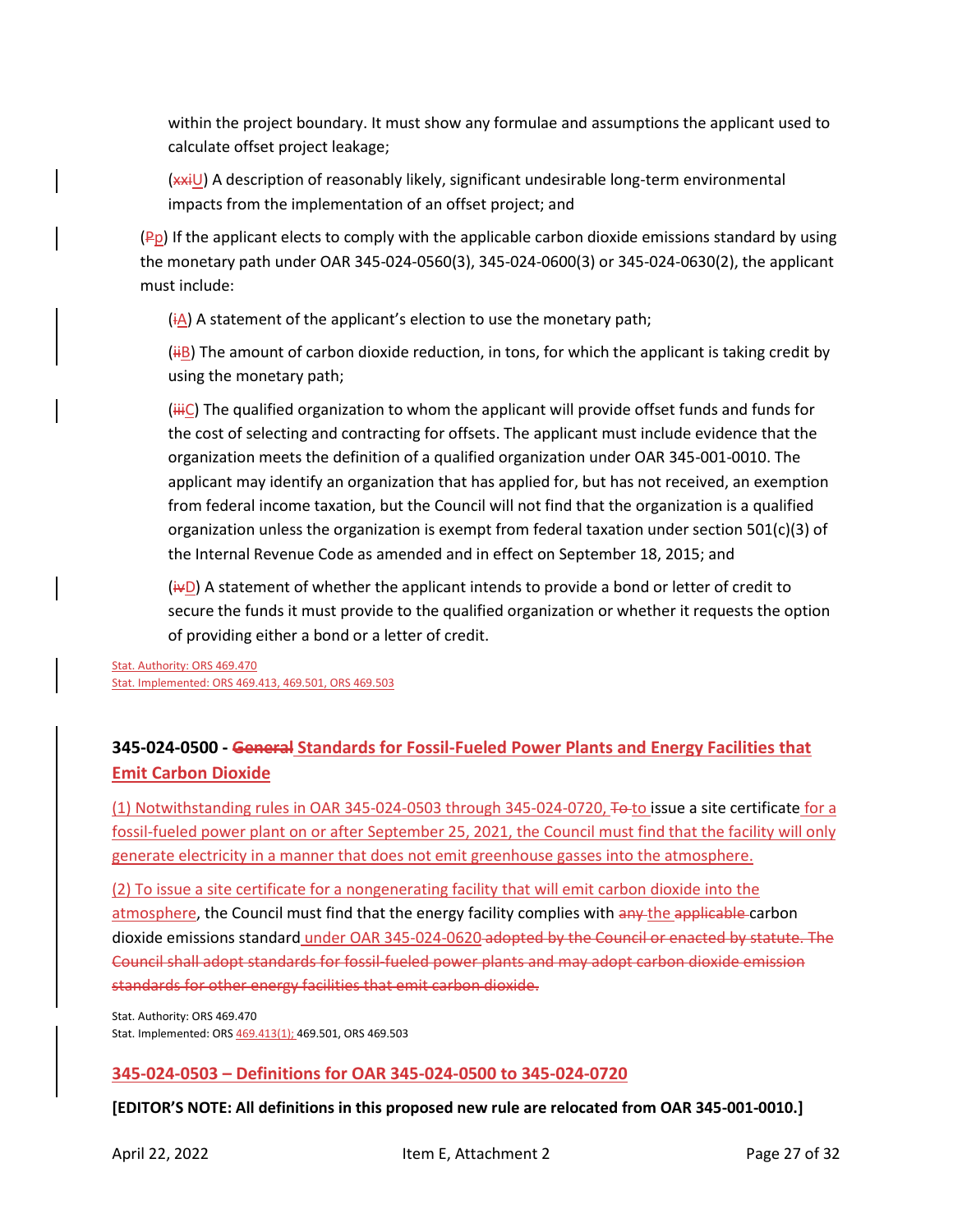In OAR 345-024-0500 to 345-024-0720, unless the context requires otherwise terms have the meaning provided in ORS 469.300, 469.503(2)(e) and the following definitions:

(1) "Gross carbon dioxide emissions" as defined in ORS 469.503(2)(e). The Council must measure the gross carbon dioxide emissions of a fossil-fueled power plant on a new and clean basis. For nongenerating energy facilities that emit carbon dioxide, the Council must measure the gross carbon dioxide emissions as described in OAR 345-024-0620(1).

(2) "Natural gas-fired facility" means an energy facility that is intended to be fueled by natural gas except for infrequent periods when the natural gas supply is interrupted, during which an alternate fuel may be used. Such alternate fuel use may not exceed 10 percent of expected fuel use in British thermal units, higher heating value on an annual basis.

(3) "New and clean basis" means the average carbon dioxide emissions rate per hour and net electric power output of the energy facility, without degradation. The site certificate holder must determine the new and clean basis:

(a) By a 100-hour test at full power that the site certificate holder completes during the first 12 months of commercial operation of the energy facility, unless the Council specifies a different testing period for a non-base load power plant (or power augmentation) or a nongenerating energy facility. A 100-hour test performed for purposes of the certificate holder's commercial acceptance of the facility may suffice in lieu of testing after beginning commercial operation;

(b) With the results adjusted for the average annual site condition for temperature, barometric pressure and relative humidity and use of alternative fuels unless the Council specifies that the results for a non-base load power plant (or power augmentation) or a nongenerating energy facility be adjusted for the average temperature, barometric pressure and relative humidity at the site during the times of the year when the facility is intended to operate;

(c) Using a rate of 117 pounds of carbon dioxide per million Btu of natural gas fuel (higher heating value); and,

(d) Using a rate of 161 pounds of carbon dioxide per million Btu of distillate fuel (higher heating value), if such fuel use is proposed by the applicant.

(e) Notwithstanding subsection (a) and including subsections (b) through (d), for a facility that employs major power generating equipment that has previously been used, the new and clean basis means the average carbon dioxide emissions rate and net electric power output for the first use of the equipment at the site, as determined by historical data from the previous usage or by testing on site.

(4) "Non-base load power plant" means a fossil-fueled generating facility that is limited by the site certificate to an average number of hours of operation per year of not more than 6,600 hours. For a non-base load power plant designed to operate at variable loads, the facility's annual hours of operation are determined by dividing the actual annual electric output of the facility in megawatt-hours by the facility's nominal electric generating capacity in megawatts. The Council will assume a 30-year life for the plants for purposes of determining gross carbon dioxide emissions, unless the applicant requests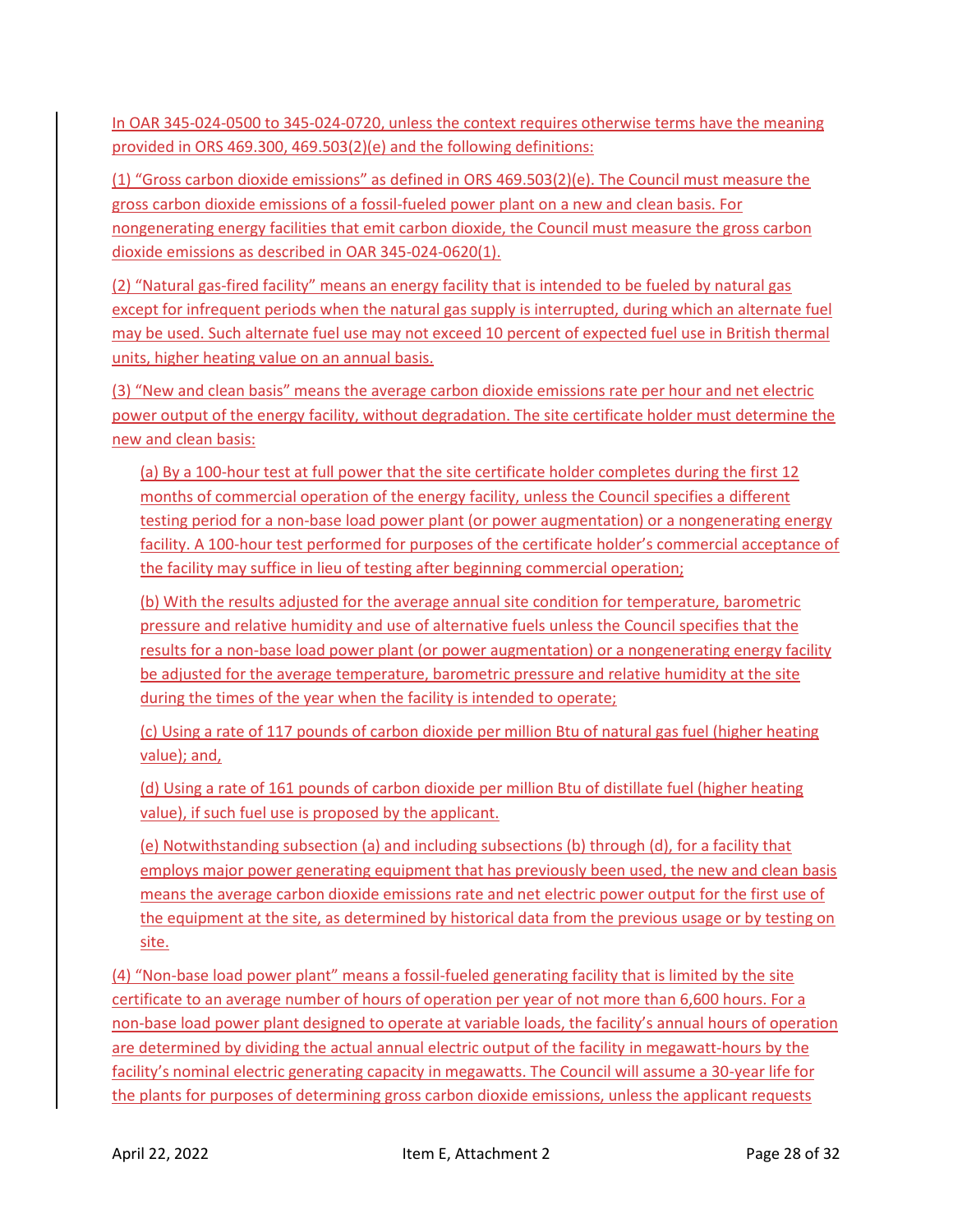and the Council approves a shorter operational life in the site certificate. If the Council approves a shorter operational life, the certificate holder must operate the facility for no longer than the approved operational life or, before the expiration of the approved operational life, must request an amendment of the site certificate to extend the operational life.

(5) "Offset funds" means the amount of funds determined by the Council to satisfy the applicable carbon dioxide emissions standard pursuant to OAR 345-024-0560(3), 345-024-0600(3) or 345-024- 0630(2) and (4).

(6) "Power augmentation" means technologies that increase the capacity and the heat rate of the plant above the capacity and heat rate of the base load gas plant. These include, but are not limited to, duct burning and some forms of steam augmentation.

## **345-024-0510 - Principles for the Adoption of New Standards for Fossil-Fueled Power Plants**

# **[EDITORS NOTE: This rule is proposed for deletion because unnecessarily restates the requirements of ORS 469.503(2)(b).**

The council shall adopt carbon dioxide emissions standards for fossil-fueled power plants by rule. In adopting or amending such carbon dioxide emissions standards, the Council shall consider and balance at least the following principles. In the rule-making record, the Council shall include findings on these principles:

(1) Promote facility fuel efficiency;

(2) Promote efficiency in the resource mix;

(3) Reduce net carbon dioxide emissions;

(4) Promote cogeneration that reduces net carbon dioxide emissions;

(5) Promote innovative technologies and creative approaches to mitigating, reducing or avoiding carbon dioxide emissions;

(6) Minimize transaction costs;

(7) Include an alternative process that separates decisions on the form and implementation of offsets from the final decision on granting a site certificate;

(8) Allow either the applicant or third parties to implement offsets;

(9) Be attainable and economically achievable for various types of power plants;

(10) Promote public participation in the selection and review of offsets;

(11) Promote prompt implementation of offset projects;

(12) Provide for monitoring and evaluation of the performance of offsets;

(13) Promote reliability of the regional electric system.

Stat. Authority: ORS 469.470, ORS 469.503 Stat. Implemented: ORS 469.503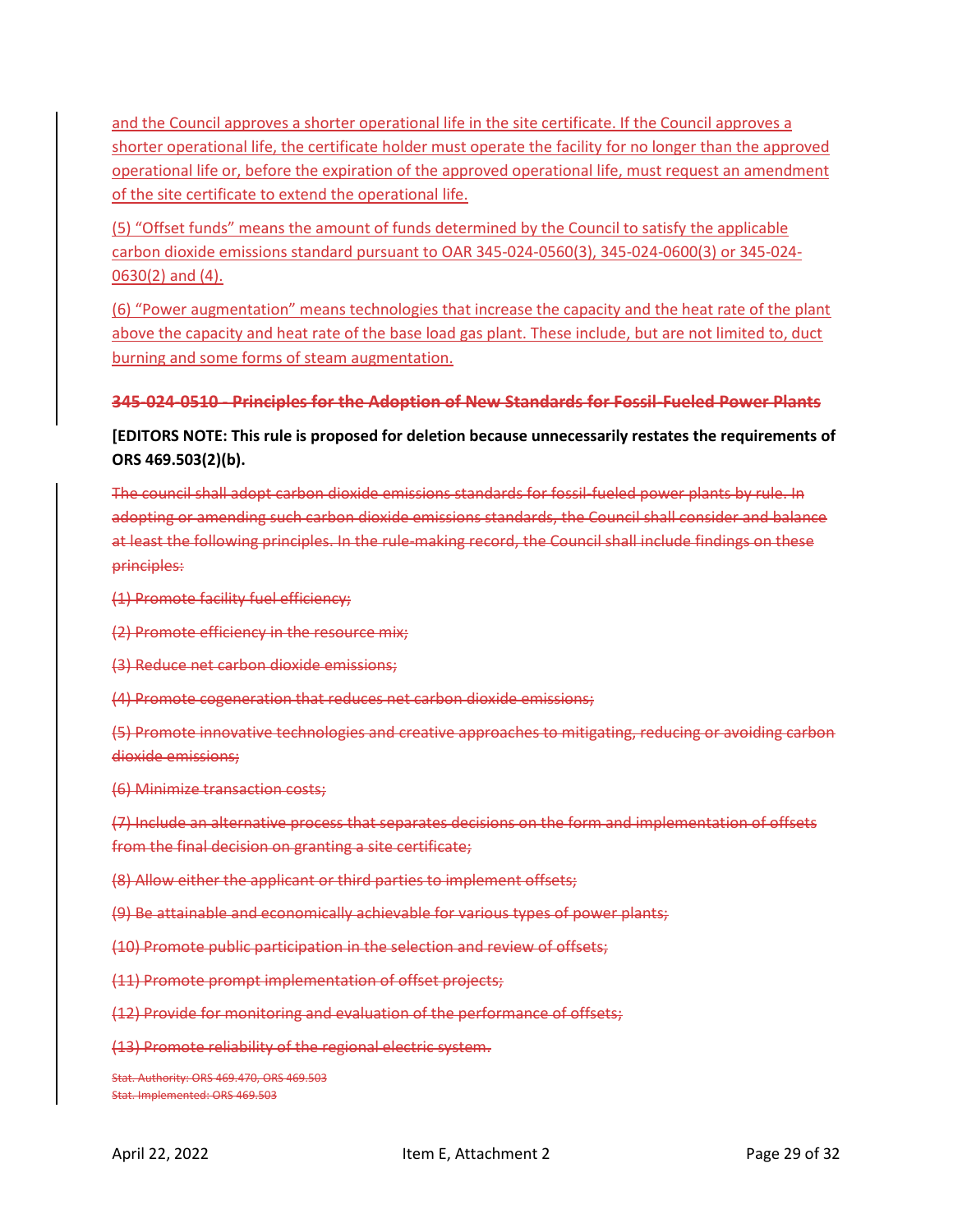### <span id="page-29-0"></span>**345-024-0550 - Standard for Base Load Gas Plants**

To issue a site certificate for a base load gas plant, the Council must find that the net carbon dioxide emissions rate of the proposed facility does not exceed 0.614574 pounds of carbon dioxide per kilowatthour of net electric power output, with carbon dioxide emissions and net electric power output measured on a new and clean basis. For a base load gas plant designed with power augmentation technology as defined in OAR 345-001024-00100503, the Council shall apply the standard for a non-base load power plant, as described in OAR 345-024-0590, to the incremental carbon dioxide emissions from the designed operation of the power augmentation technology. The Council shall determine whether the base load carbon dioxide emissions standard is met as follows:

Stat. Authority: ORS 469.470, ORS 469.501, ORS 469.503 Stat. Implemented: ORS 469.501, ORS 469.503

### <span id="page-29-1"></span>**345-024-0570 - Modification of the Standard for Base Load Gas Plants**

The Council may by rule modify the carbon dioxide emissions standard for base load gas plants in OAR 345-024-0550 if the Council finds that the most efficient stand-alone combined cycle, combustion turbine, natural gas-fired energy facility that is commercially demonstrated and operating in the United States has a net heat rate of less than 6,3215,907 Btu per kilowatt hour higher heating value adjusted to ISO conditions. In modifying the carbon dioxide emission standard, the Council shall determine the rate of carbon dioxide emissions per kilowatt hour of net electric output of such energy facility, adjusted to ISO conditions and reset the carbon dioxide emissions standard at 17 percent below this rate.

\* \* \* \* \*

Stat. Authority: ORS 469.470, ORS 469.501, ORS 469.503 Stat. Implemented: ORS 469.501, ORS 469.503

## <span id="page-29-2"></span>**345-024-0580 - Monetary Offset Rate**

The monetary offset rate is \$2.854.72 per ton of carbon dioxide emissions.

Stat. Authority: ORS 469.470, ORS 469.503 Stat. Implemented: ORS 469.503

### <span id="page-29-3"></span>**345-024-0590 - Standard for Non-Base Load Power Plants**

To issue a site certificate for a non-base load power plant, the Council must find that the net carbon dioxide emissions rate of the proposed facility does not exceed 0.614 574 pounds of carbon dioxide per kilowatt-hour of net electric power output, with carbon dioxide emissions and net electric power output measured on a new and clean basis. For a base load gas plant designed with power augmentation technology as defined in OAR 345-001-0010, the Council shall apply this standard to the incremental carbon dioxide emissions from the designed operation of the power augmentation technology. The Council shall determine whether the carbon dioxide emissions standard is met as follows:

\* \* \* \* \*

Stat. Authority: ORS 469.470, ORS 469.501, ORS 469.503 Stat. Implemented: ORS 469.501, ORS 469.503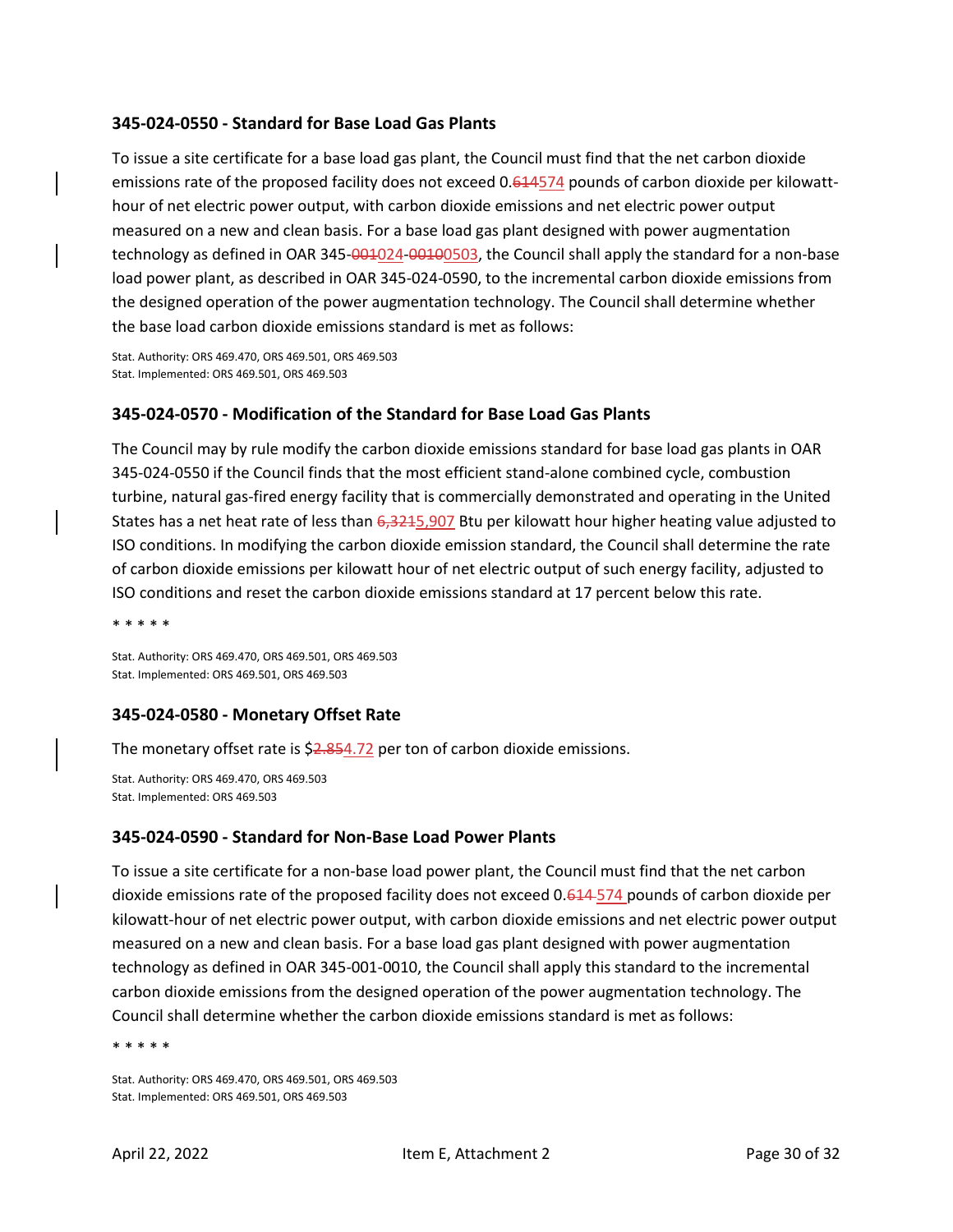# <span id="page-30-0"></span>**345-024-0620 - Standard for Nongenerating Energy Facilities**

To issue a site certificate for a nongenerating energy facility that emits carbon dioxide, the Council must find that the net carbon dioxide emissions rate of the proposed facility does not exceed 0.458-428 pounds of carbon dioxide per horsepower hour. The Council shall determine whether the carbon dioxide emissions standard is met as follows:

\* \* \* \* \*

Stat. Authority: ORS 469.470, ORS 469.501 Stat. Implemented: ORS 469.501

## <span id="page-30-1"></span>**345-025-0010 - Site-Specific Conditions**

The Council may include the following conditions, as appropriate, in the site certificate:

\* \* \* \* \*

(7) If the facility is subject to a carbon dioxide emissions standard adopted by the Council or enacted by statute, the Council must include in the site certificate appropriate conditions as described in OAR 345- 024-055000, 345-024-0560, 345-024-0590, 345-024-0600, 345-024-0620, 345-024-0630 and to 345-024-  $07<sub>120</sub>$ .

[Publications: Publications referenced are available from the agency.]

STATUTORY/OTHER AUTHORITY: ORS 469.470 STATUTES/OTHER IMPLEMENTED: ORS 469.401, 469.501, 469.503

# <span id="page-30-2"></span>**345-027-0375 - Scope of Council's Review**

(1) In making a decision to grant or deny issuance of an amended site certificate, the Council must apply the applicable laws and Council standards required under section (2) of this rule and in effect on the dates described in section (3) of this rule.

(2) To issue an amended site certificate, the Council must determine that the preponderance of evidence on the record supports the following conclusions:

(a) For a request for amendment proposing to add new area to the site boundary, the portion of the facility within the area added to the site by the amendment complies with all laws and Council standards applicable to an original site certificate application;

(b) For a request for amendment to extend the deadlines for beginning or completing construction, after considering any changes in facts or law since the date the current site certificate was executed, the facility complies with all laws and Council standards applicable to an original site certificate application. However, for requests to extend completion deadlines, the Council need not find compliance with an applicable law or Council standard if the Council finds that:

(A) The certificate holder has spent more than 50 percent of the budgeted costs on construction of the facility;